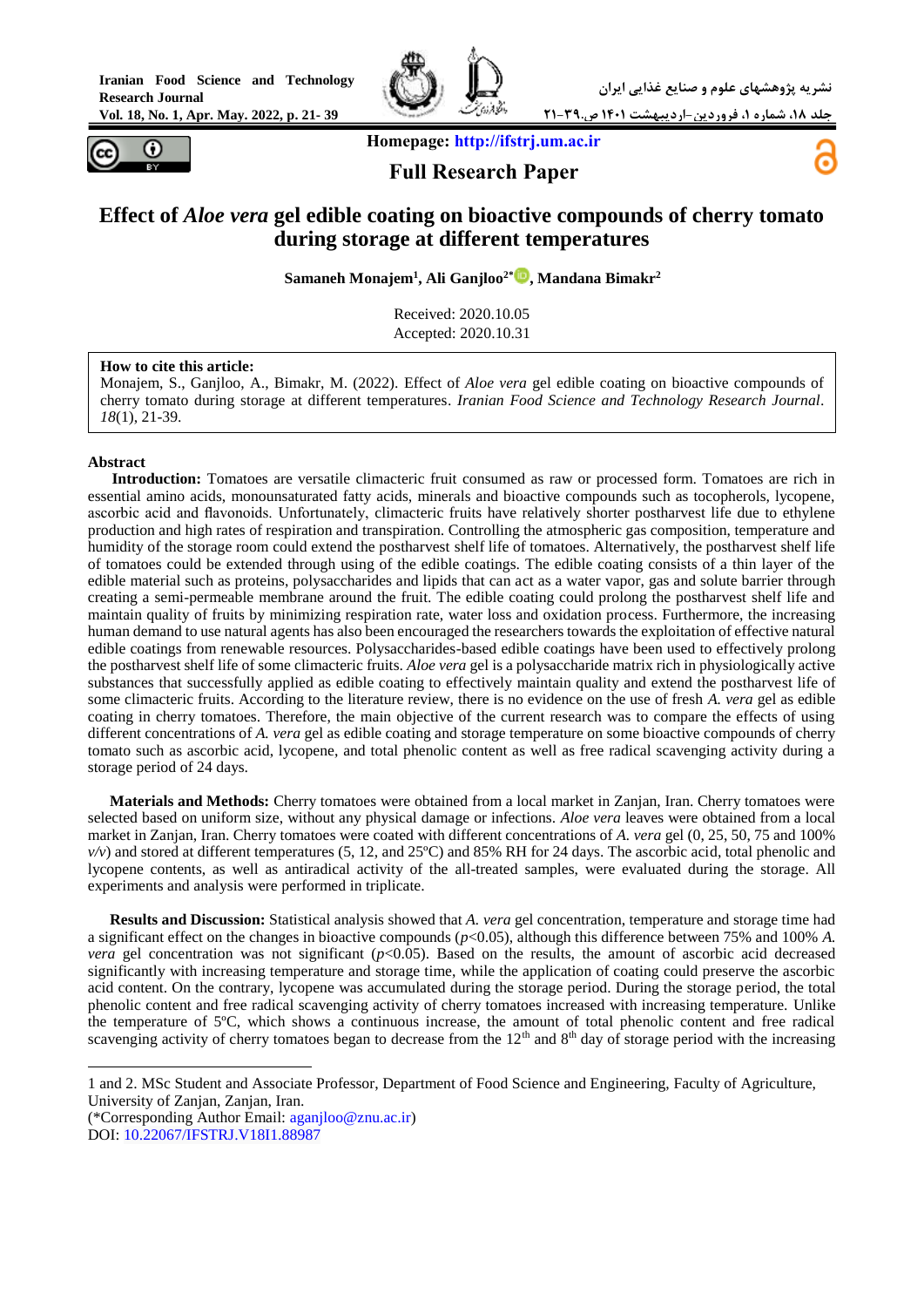of temperature from 12 to 25 ºC. However, with increasing concentration of *A. vera* gel, the total phenolic content and free radical scavenging activity of cherry tomatoes increased.

**Conclusion:** Based on the findings of the current study, the 75% *v/v A. vera* gel coating could be a promising natural coating agent for preservation of bioactive compounds of cherry tomatoes during the postharvest life especially at storage temperature of  $5^{\circ}$ C.

**Keywords:** Antiradical activity; Total phenolic compounds; Ascorbic acid; Cherry tomato; *Aloe vera*; Lycopene.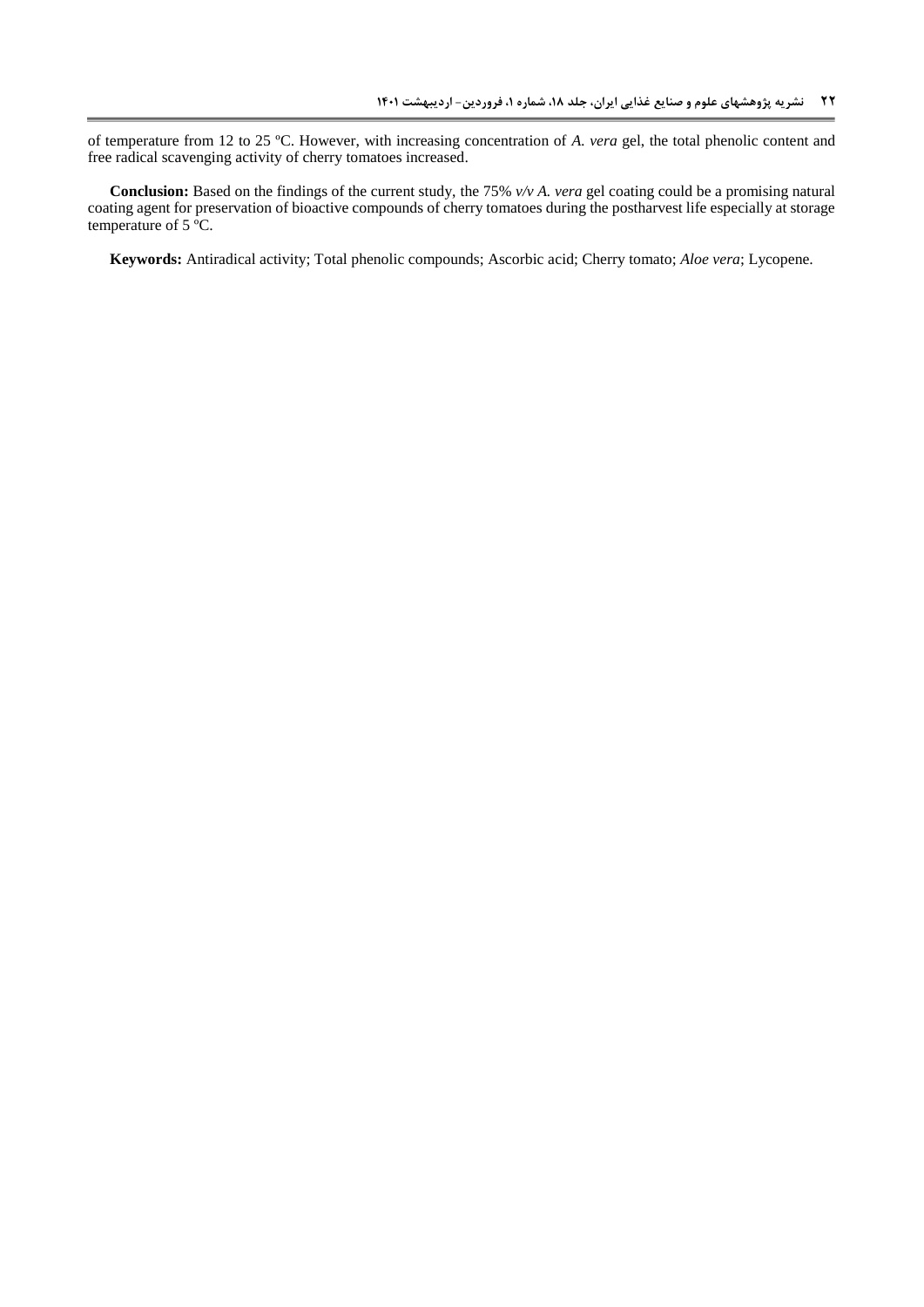

# **مقاله علمی-پژوهشی**

**تاثیر پوشش خوراکی ژل آلوئهورا بر ترکیبات زیستفعال گوجهفرنگی گیالسی حین نگهداری در دماهای مختلف**

> **- علی گنجلو <sup>1</sup> سمانه منجم 2\* - ماندانا بی مکر 2** تاریخ دریافت: 4911/70/41 تاریخ پذیرش: 4911/70/47

### **چکیده**

در این پژوهش با توجه به لزوم حفظ ویژگیهای کیفی محصوالت کشاورزی در مرحله پس از برداشت و افزایش زمان ماندگاری آنها تاثیر پوشش خوراکی ژل آلوئهورا (صفر، ۲۵، ۵۰، ۷۵ و ۱۰۰ درصد حجمی/ حجمی) و دمای نگهداری (۵، ۱۲ و ۲۵ درجه سلسیوس) بر تغییرات برخی از ترکیبات زیستفعال گوجهفرنگیهای گیلاسی حین دوره نگهداری مورد بررسی قرار گرفت. بدین منظور گوجهفرنگیهای گیلاسی با غلظتهای مختلف از ژل آلوئهورا بهروش غوطهوری پوششدار شدند و پس از بستهبندی به مدت 52 روز در دماهای مختلف نگهداری شدند. تجزیه و تحلیل آماری نشان داد غلظت ژل آلوئهورا، دما و زمان نگهداری تاثیر معنیداری بر روند تغییرات ترکیبات زیستفعال داشتند )5/52>*p* )هرچند این تفاوت بین سطح 52 و 055 درصد غلظت ژل آلوئهورا معنیداری نبود )5/52>*p*). بر اساس نتایج بهدست آمده میزان آسکوربیک اسید با افزایش دما و زمان نگهداری کاهش یافت در حالی که اعمال پوشش سبب حفظ آسکوربیک اسید حداکثر به میزان 05/52 درصد گردید. روند تغییرات لیکوپن گوجهفرنگیهای گیالسی بر خالف روند تغییرات آسکوربیک اسید بود. حین دوره نگهداری در دمای 2 درجه سلسیوس محتوای ترکیبات فنولی کل و فعالیت مهارکنندگی رادیکالهای آزاد DPPH گوجهفرنگیهای گیالسی شاهد به ترتیب حداکثر به میزان 05/52 و 50/55 درصد افزایش یافت. اما بر خالف دمای 2 درجه سلسیوس که این افزایش بهطور پیوسته بود با افزایش دما به 05 و 52 درجه سلسیوس مقدار ترکیبات فنولی کل بهترتیب از روز 05 و 8 دوره نگهداری روندی کاهشی را آغاز نمود. این در حالی است که با افزایش غلظت ژل آلوئهورا محتوای ترکیبات فنولی کل و فعالیت ضدرادیکالی بهترتیب حداکثر به میزان ۱۲/۲۴ و ۲۴/۳۰ درصد افزایش یافت. بر اساس یافتههای این پژوهش برای حفظ ترکیبات زیستفعال گوجهفرنگی گیلاسی در مرحله پس از برداشت میتوان از دمای 2 درجه سلسیوس و ژل آلوئهورا با غلظت 52 درصد حجمی/ حجمی بهعنوان یک پوشش خوراکی طبیعی استفاده نمود.

**واژههای کلیدی:** فعالیت ضدرادیکالی، ترکیبات فنولی کل، آسکوربیک اسید، گوجهفرنگی گیالسی، آلوئهورا، لیکوپن.

#### **مقدمه <sup>1</sup>**

آزاد شدن رادیکالهای آزاد در بدن انسان به علت بروز تنشهای اکسایشی سبب بروز بیماریهای قلبی- عروقی، روماتیسم مفصلی، بسیاری از سرطانها، بیماریهای خود ایمنی و پیری میشود. سامانه دفاعی بدن انسان برای مقابله با اثر رادیکالهای آزاد شامل آنزیمهای مختلف و ترکیبات ضداکسایش با اوزان مولکولی پایین و باال است که از سلولها در برابر تنشهای اکسایشی از طریق جلوگیری از آغاز یا ادامه یافتن واکنشهای زنجیره اکسایش محافظت مینماید ) [& Kaur](#page-16-0) .([Kapoor, 2001](#page-16-0)

ترکیبات زیستفعال که غالبا در مقادیر کم در میوهها، سبزیجات و غالت یافت میشوند به ترکیباتی اتالق میشود که دارای فعالیت

بیولوژیکی نظیر خواص ضداکسایشی، ضدسرطانی، ضدمیکروبی، ضدفشار خون، ضدالتهابی، ضددیابت و... بوده و خواص سالمتبخشی نیز دارند. از این ترکیبات میتوان به کاروتنوئیدها، ترکیبات فنولی، آلکالوئیدها و ترکیبات حاوی نیتروژن و سولفور اشاره نمود [\)](#page-17-0) [Mallhi](#page-17-0) [2020 .,](#page-17-0)*al et*). لذا مواد غذایی با دارا بودن ترکیبات زیستفعال یکی از منابع مهم تامین کننده ترکیبات ضداکسایشی برای بدن انسان هستند. معموال ویژگی ضداکسایشی ترکیبات زیستفعال از طریق روبش اکسیژن یگانه، کاهش پراکسیداسیون لیپید و کاهش تشکیل رادیکال هیدروکسیل بروز مینماید )[2002 .,](#page-17-1)*al et* Shi).

گوجهفرنگی از جمله سبزیجاتی است که در سراسر جهان بهطور گسترده کشت و مصرف میشود. براساس آمار ارائه شده توسط سازمان 5 خواربار و کشاورزی ملل متحد میزان تولید جهانی انواع گوجهفرنگی

<sup>1</sup> و ۲- بهترتیب دانشجوی کارشناسی و دانشیار، گروه علوم و مهندسی صنایع غذایی، دانشکده کشاورزی، دانشگاه زنجان، زنجان، ایران. )Email[: aganjloo@znu.ac.ir](mailto:aganjloo@znu.ac.ir) :مسئول نویسنده) -\*

<sup>1</sup> DOI: [10.22067/IFSTRJ.V18I1.88987](https://dx.doi.org/10.22067/ifstrj.v18i1.88987)

<sup>3</sup> Food and Agriculture Organization of the United Nations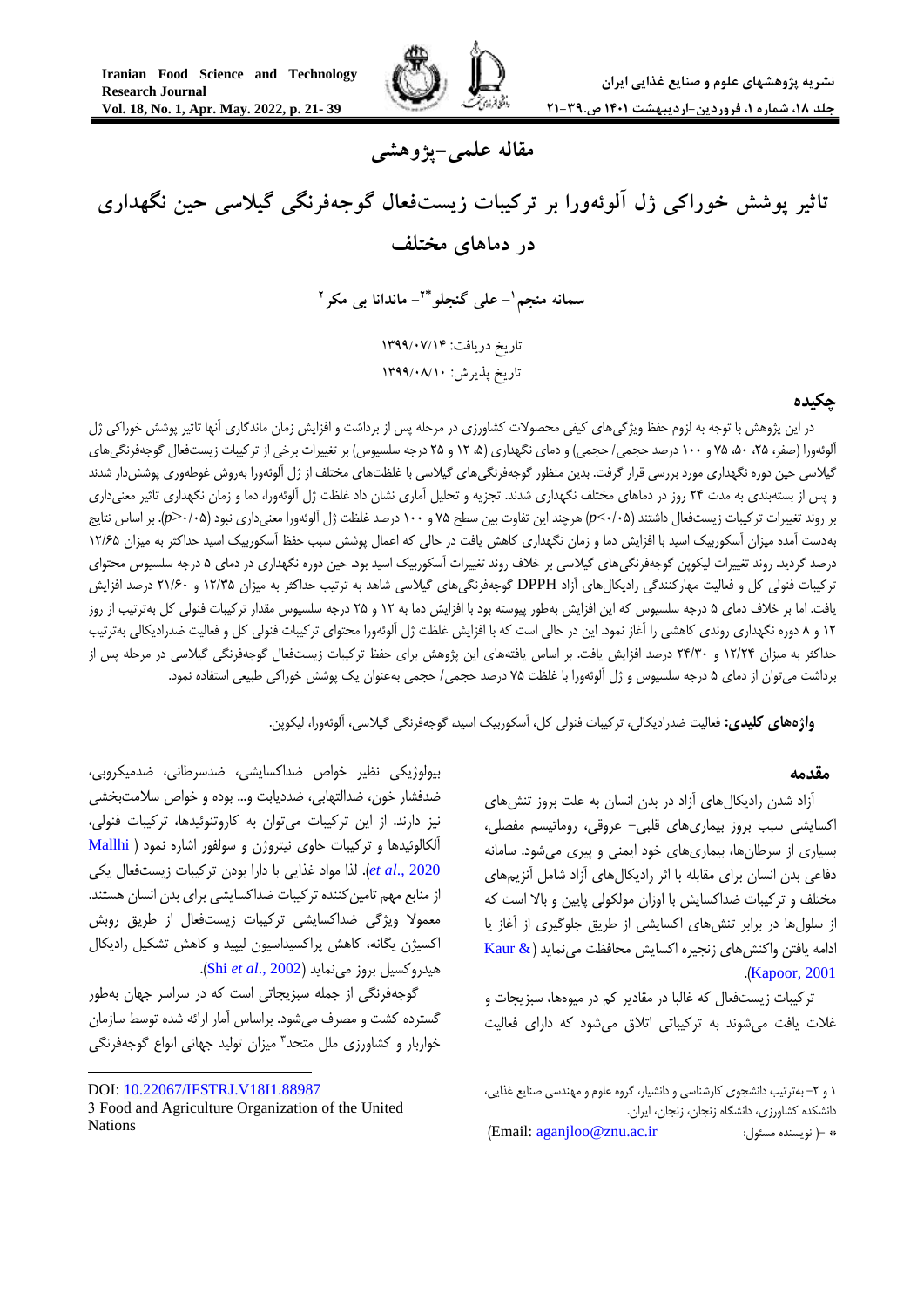معادل 085 میلیون تن در سال 5505 بوده است [\)](#page-16-1) [,FAOSTAT](#page-16-1) [2017](#page-16-1)(. گوجهفرنگی محصولی غنی از ترکیبات زیستفعال نظیر ویتامینها، ترکیبات فنولی، فالونوئیدی و کاروتنوئیدها عمدتا به شکل لیکوپن است درحالیکه میزان چربی و کالری پایینی دارد )55 کالری انرژی به ازاء 055 گرم گوجهفرنگی خام( )[2011 ,Esmaili](#page-15-0)). در میان واریتههای مختلف این محصول، مصرف گوجهفرنگی گیالسی در سالیان اخیر به دلیل محتوای قندی و ترکیبات زیست فعال و سالمتی بخش بیشتر، ویژگیهای ارگانولپتیکی مطلوبتر و همچنین سادگی آمادهسازی و استفاده از آنها به تنهایی یا در ترکیب سایر مواد غذایی نظیر ساالدها به دلیل اندازه کوچکتر بیشتر مورد توجه قرار گرفته است D'[Aquino](#page-15-1) *et al*., 2016; Wu *et al*[., 2016;](#page-18-0) [Wei](#page-18-1) *et al*.,( [2018](#page-18-1)(. هرچند که عوامل بسیاری نظیر ژنوتیپ، زمان برداشت، مقدار آب در دسترس، مواد معدنی موجود در خاک، درجه حرارت و میزان نور بر ویژگیهای کیفی و محتوای ترکیبات زیستفعال گوجهفرنگی تاثیرگذار میباشند )2011 .,*al et* [Rosello](#page-17-2)). لذا استفاده از چنین محصولی در رژیم غذایی به دلیل وجود مقادیر متنابهی از ترکیبات زیست فعال با اثرات سالمتیبخش از اهمیت بهسزایی برخوردار است )[2002 .,](#page-16-2)*al et* Fraser). در این راستا گزارشاتی مبنی بر تاثیر مصرف گوجهفرنگی بر جلوگیری از بروز بیمارهای قلبی- عروقی و برخی از  $A$ rab & Steck,  $2000$ ; ) بسرطان پروستات وجود دارد [2002 ,Barber & Barber](#page-15-3)). متاسفانه گوجهفرنگی از جمله محصوالتی است که به دلیل تعرق، حمله پاتوژنها، رسیدن سریع و پیری بسیار فسادپذیر است )2008 .,*al et* [Zapata](#page-18-2)). کاهش ارزش کیفی و تغذیهای در مرحله پس از برداشت و فساد پذیر بودن غالب محصوالت کشاورزی میتواند سبب افزایش ضایعات کشاورزی گردد که این امر در نتیجه تهدیدی برای امنیت غذایی محسوب میگردد. لذا جهت غلبه بر چنین مشکالتی باید عوامل موثر بر آنها در مسیر تولید تا مصرف کنترل گردد.

عالوه بر انتخاب صحیح دمای نگهداری استفاده از فناوریهای پس از برداشت میتواند سهم مهمی در کاهش بروز ضایعات محصوالت کشاورزی ایفا نماید. در سالیان اخیر پوششهای خوراکی ` که عمدتا بر پایه پلیساکاریدها، پروتئینها و لیپیدها شکل میگیرند بهعنوان یک فناوری دوستدار محیط زیست برای افزایش زمان ماندگاری میوهها و حفظ ویژگیهای پس از برداشت معرفی شدهاند [\)](#page-16-3) *.,al et* [Fagundes](#page-16-3) [2014](#page-16-3)(. بر اساس منابع در دسترس تاکنون از پوششهایی بر پایه [Guerra](#page-16-4) *et*( کیتوزان ،([Shahiri](#page-17-3) *et al.,* 2013( ریحان دانه موسیالژ [2015](#page-16-4) *.,al*)، تری هالوز )2018 *[.,al et](#page-16-5)* Jafari )و هیدروکسی پروپیل متیل سلولز )2015 *.,al et* [Fagundes](#page-16-6) )برای حفظ ویژگیهای پس از برداشت گوجهفرنگی گیالسی استفاده شده است.

ژل آلوئهورا با توانایی مطلوب جهت تشکیل فیلمهای نازک، شفاف، مقاوم به روغن با نفوذپذیری کم نسبت به اکسیژن، فقدان بو و طعم نامطلوب و وجود ترکیبات ضداکسایشی و ضدمیکروبی گزینه مناسبی برای استفاده بهعنوان پوشش خوراکی میباشد ).[,](#page-18-3)*al et* [Valverde](#page-18-3) [2005](#page-18-3)(. بر اساس منابع موجود از ژل آلوئهورا بهطور موفقیتآمیزی برای حفظ ویژگیهای پس از برداشت محصوالتی نظیر هلو )*e[t](#page-17-4)* [Pirhayati](#page-17-4) [Ali](#page-15-4) *e[t](#page-15-4)* ( Litchi و( [Khaliq](#page-16-7) *et al.,* 2019( Sapodilla ،)*al.,* [2019](#page-17-4) [2019 .,](#page-15-4)*al* )استفاده شده است. بر اساس نتایج بخش پیشین پژوهش حاضر استفاده از ژل آلوئهورا با کاهش نرخ افزایش مواد جامد محلول کل، کاهش نرخ افت اسیدیته قابل تیتر و کاهش نرم شدگی بافت حین دوره نگهداری سبب به تاخیر افتادن فرایند رسیدگی و در نتیجه افزایش زمان ماندگاری گوجهفرنگی گیالسی گردید )2020 *.,al et* [Ganjloo](#page-16-8)). با توجه به اهمیت مطالعه تغییرات ترکیبات زیستفعال محصوالت کشاورزی در مرحله پس از برداشت پژوهش حاضر با هدف ارزیابی تاثیر غلظتهای مختلف از ژل تازه آلوئهورا بهعنوان یک پوشش خوراکی طبیعی بر حفظ ترکیبات زیستفعال گوجهفرنگی گیالسی از جمله آسکوربیک اسید، ترکیبات فنولی کل، لیکوپن و همچنین فعالیت ضدرادیکالی حین دوره نگهداری در دماهای مختلف انجام شد.

### **مواد و روشها**

گوجهفرنگیهای گیالسی مورد استفاده در این پژوهش از بازار زنجان خریداری شد. پس از انتقال به آزمایشگاه گوجهفرنگیهای گیالسی با اندازه تقریبا یکسان، بدون لک، فاقد هرگونه آسیب فیزیکی و فساد قارچی از سایر نمونهها جدا شدند. از محلول هیپوکلریت سدیم به مدت پنج دقیقه جهت ضدعفونی استفاده شد. برگهای تازه گیاه آلوئهورا از بازار محلی زنجان تهیه و پس از انتقال به آزمایشگاه با آب شستوشو و به مدت پانزده دقیقه در محلول هیپوکلریت سدیم غوطهور و مجدداّ آبکشی شدند. بهمنظور حذف ماده تلخ مزه )آلوئن( ژل با استفاده از یک چاقوی دستی قسمت انتهایی برگها برش و حداقل به مدت 55 دقیقه در آب مقطر قرار داده شد. ژل تازه بهدست آمده از قسمت میانی با استفاده از یک مخلوطکن خانگی )جنرال اینترنشنال319،GL، چین( یکنواخت شد و پس از عبور از صافی پارچهای در دمای 52 درجه سلسیوس به مدت پنج دقیقه پاستوریزه شد .)[Valverde](#page-18-3) *et al*., 2005(

## **پوششدار کردن گوجهفرنگیهای گیالسی با ژل آلوئهورا**

محلول پوششی بر پایه ژل آلوئهورا با غلظتهای مختلف شامل ۲۵، ۵۰، ۷۵ و ۱۰۰ درصد (حجمی/ حجمی) با افزودن مقادیر مشخصی آب مقطر به ژل خالص آلوئهورا تهیه شد. سپس تعداد مشخصی از

**.** 

1 Edible coatings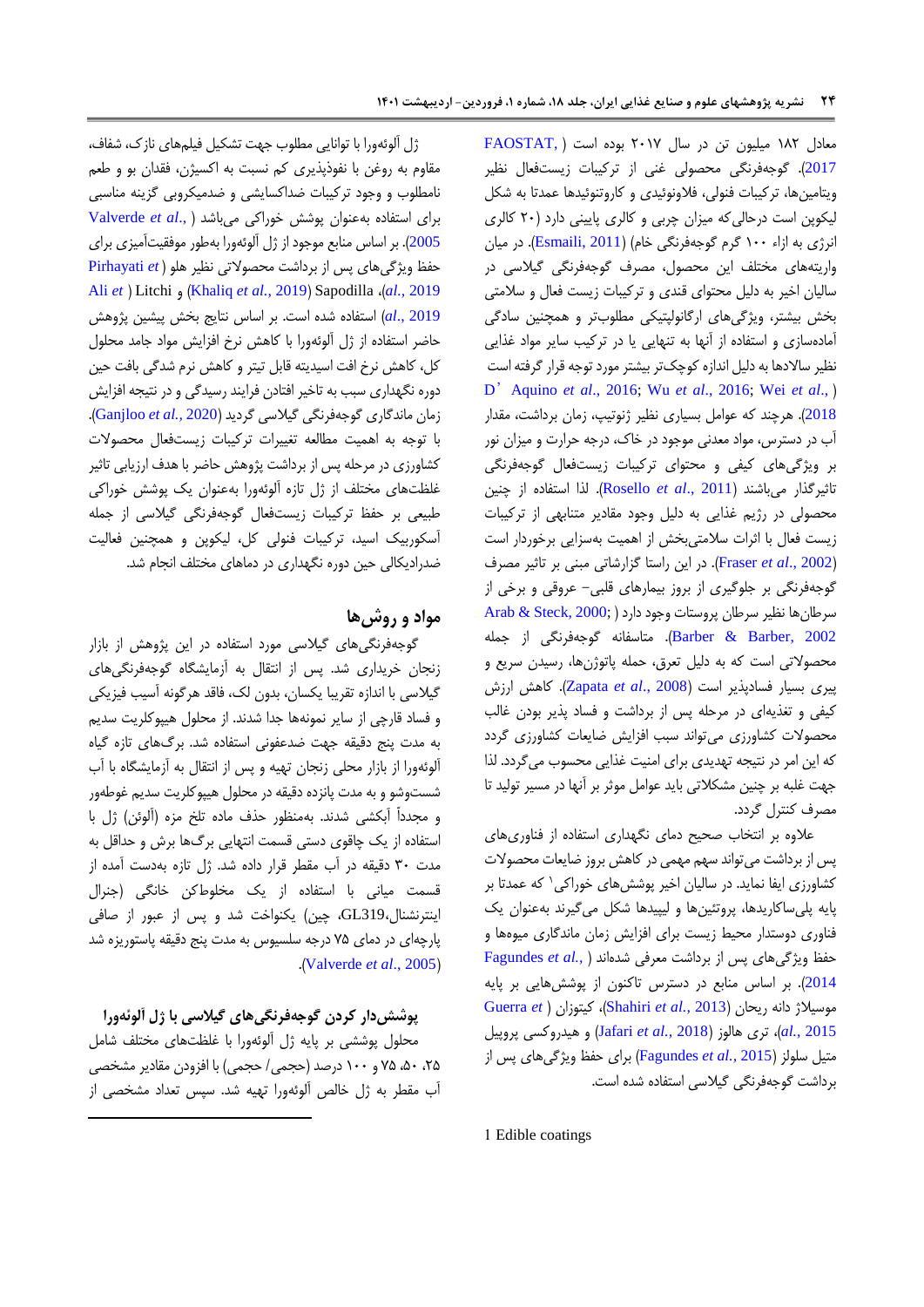گوجهفرنگیهای گیالسی بهطور جداگانه در محلولهای پوششدهنده به مدت 2 دقیقه غوطهرو شدند و هر دقیقه یکبار بهمنظور افزایش کارآیی پوششدهی درون محلول چرخانده شدند. گوجهفرنگیهای گیالسی پوششدار شده بهمنظور جدا شدن محلول اضافی روی یک صفحه توری قرار گرفتند و پوشش سطحی در معرض جریان طبیعی هوا در دمای اتاق خشک شد )2020 .,*al et* [Ganjloo](#page-16-8)). گوجهفرنگیهای گیالسی تیمار شده با آب مقطر بهعنوان نمونه شاهد در نظر گرفته شدند. نمونههای مربوط به هر تیمار (۱۰ نمونه) در ظروف یکبار مصرف پالستیکی از جنس پلیاتیلن ترفتاالت با ابعاد 558×055 ×50 میلیمتر بستهبندی و بهطور جداگانه در دمای 52 درجه سلسیوس (دمای اتاق)، دمای ١٢ درجه سلسیوس (دمای حین حمل و نقل) و دمای 2 درجه سلسیوس )دمای انبار سرد( و رطوبت نسبی 82 درصد به مدت 52 روز نگهداری شدند. آزمونهای اندازهگیری آسکوربیک اسید، محتوای ترکیبات فنولی کل، لیکوپن و فعالیت ضدرادیکالی پس از طی زمانهای صفر (بلافاصه پس از پوشش دهی)، ۴، ۸، ۱۲، ۲۶، ۲۰ و ۲۴ روز بر روی نمونهها انجام شد. دما و رطوبت نسبی در طول انبارش بهطور مداوم کنترل و تنظیم گردید.

### **اندازهگیری آسکوربیک اسید**

برای اندازهگیری مقدار آسکوربیک اسید، 2 گرم گوجهفرنگی گیالسی با 55 میلیلیتر متافسفریک اسید 5 درصد یکنواخت شد. مخلوط حاصل صاف و با استفاده از معرف ،5 5 دی کلروفنول ایندوفنول تا ظهور رنگ صورتی تیتر شد. میزان آسکوربیک اسید با توجه به منحنی استاندارد آسکوربیک اسید محاسبه و نتایج بر حسب میلیگرم آسکوربیک اسید در 055 گرم نمونه گزارش شد ) [& Pregnolatto](#page-17-5) .)[Pregnolatto, 1985](#page-17-5)

## **اندازهگیری لیکوپن**

بهمنظور اندازهگیری مقدار لیکوپن حدود 2 گرم گوجهفرنگی گیلاسی با حلال استون: اتانول: هگزان (۱: ۲: ۲ حجمی/ حجمی) با رعایت نسبت ۱ به ۱۰ و BHT( (۵ درصد وزنی/وزنی) به مدت ۳۰ دقیقه در دمای 52 درجه سلسیوس به آرامی مخلوط شد [\)](#page-17-6) *et* [Sadler](#page-17-6) [1990](#page-17-6) *.,al*). ظرف استخراج بهمنظور حفاظت از لیکوپن در برابر نور توسط فویل آلومینیومی بهطور کامل پوشانده شد. پس از پایان فرایند استخراج نمونهها با استفاده از کاغذ صـافی صاف شدند و سپس به مقدار 05 میلیلیتر آب مقطر به آنها اضافه شد و بهمنظور تقسیم به دو فاز آلی (فاز بالایی حاوی لیکوپن) و آبی (فاز پایینی) مخلوط به مدت 02 دقیقه درون یک قیف جدا کننده به حال خود باقی ماند. میزان لیکوپن با قرائت میزان جذب فاز باالیی توسط دستگاه طیفسنج نور

1 Butylated hydroxytoluene

 در( SPECORD 250-Analytik jena, Germany( فرابنفش-مرئی طول موج 255 نانومتر اندازهگیری شد. تبدیل میزان جذب به محتوای لیکوپن با درنظر گرفتن ضریب خاموشی ویژه لیکوپن در هگزان )5/225( صورت پذیرفت )1987 ,Gross). نتایج بر اساس منحنی استاندارد لیکوپن و بر حسب میلیگرم لیکوپن در 055 گرم نمونه گزارش شد.

## **\* اندازهگیری نسبت /***b* **\*** *a*

\* نسبت /*b* \* *a* بهعنوان یکی از شاخصهای رسیدگی گوجهفرنگی بر اساس رنگ سطحی شناخته میشود )2000 *.,al et* Arias). بهمنظور *\** اندازهگیری این نسبت شاخصهای قرمزی- سبزی ) *a* )و زردی- آبی ( *b* )گوجهفرنگیهای گیالسی طی دوره نگهداری با استفاده از یک *\** دستگاه رنگسنج قابل حمل (TES-135, Taiwan) اندازهگیری شد. قرائت هر یک از شاخصها برای هر تیمار حداقل از سه نقطه انجام شد \* و نسبت /*b* \* *a* بر اساس رابطه 0 زیر محاسبه گردید:  $\mathcal{O}(\mathcal{O})$  $a^*/b^*$  ratio =  $a^*/b^*$ 

## **اندازهگیری محتوای ترکیبات فنولی کل**

اندازهگیری محتوای ترکیبات فنولی کل بر اسـاس روش احیاء 5 معرف فولین-سیکالتیو در محیط قلیایی انجام شد. بدین منظور عصاره حاوی ترکیبات فنولی از 2 گرم گوجهفرنگی گیالسی به کمک اتانول ۹۵ درصـد با رعایت نسبت نمونه به حلال ۱ به ۱۰ و به مدت ۲۴ ساعت در تاریکی استخراج شد. عصاره بهدست آمده صاف شد و سپس به 0 میلیلیتر از آن 0 میلیلیتر شناساگر فـولین-سیکالتیو )رقیق شده با آب مقطر با نسبت 0 به 05 ( اضافه شد. پس از گذشت 05 دقیقه به آن 05 میلـیلیتـر کربنـات سـدیم 5 درصد اضافه شد. میزان جـذب بـا دسـتگاه طیفسنج مرئی- ماورابنفش )250- SPECORD Germany ,jena Analytik )در طول موج 525 نانومتر پس از 55 دقیقه نگهـداری در تـاریکی قرائت شـد )2003 *[.,al et](#page-16-9)* Kim). برای رسم منحنی کالیبراسیون از غلظتهای مختلف گالیک اسید بهعنوان ترکیب فنولی استاندارد استفاده شد و نتایج بهصورت میلیگرم معادل گالیک اسید به ازاء 055 گرم وزن نمونه محاسبه شد.

# **اندازهگیری میزان مهار رادیکال های آزاد به روش ،1 -1 دی فنیل -2 پیکریل هیدرازیل )**DPPH**)**

ارزیابی فعالیت مهار رادیکالهای آزاد DPPH توسط عصاره گوجهفرنگی گیلاسی طبق روش Brand-Williams و همکاران )0552( انجام شد. بدین منظور 5/0 میلیلیتر عصاره گوجهفرنگی گیلاسی با ۲/۹ میلی لیتر DPPH( (۰/۱ میلی مولار در متانول) مخلوط و

**.** 

<sup>2</sup> Folin-ciocalteu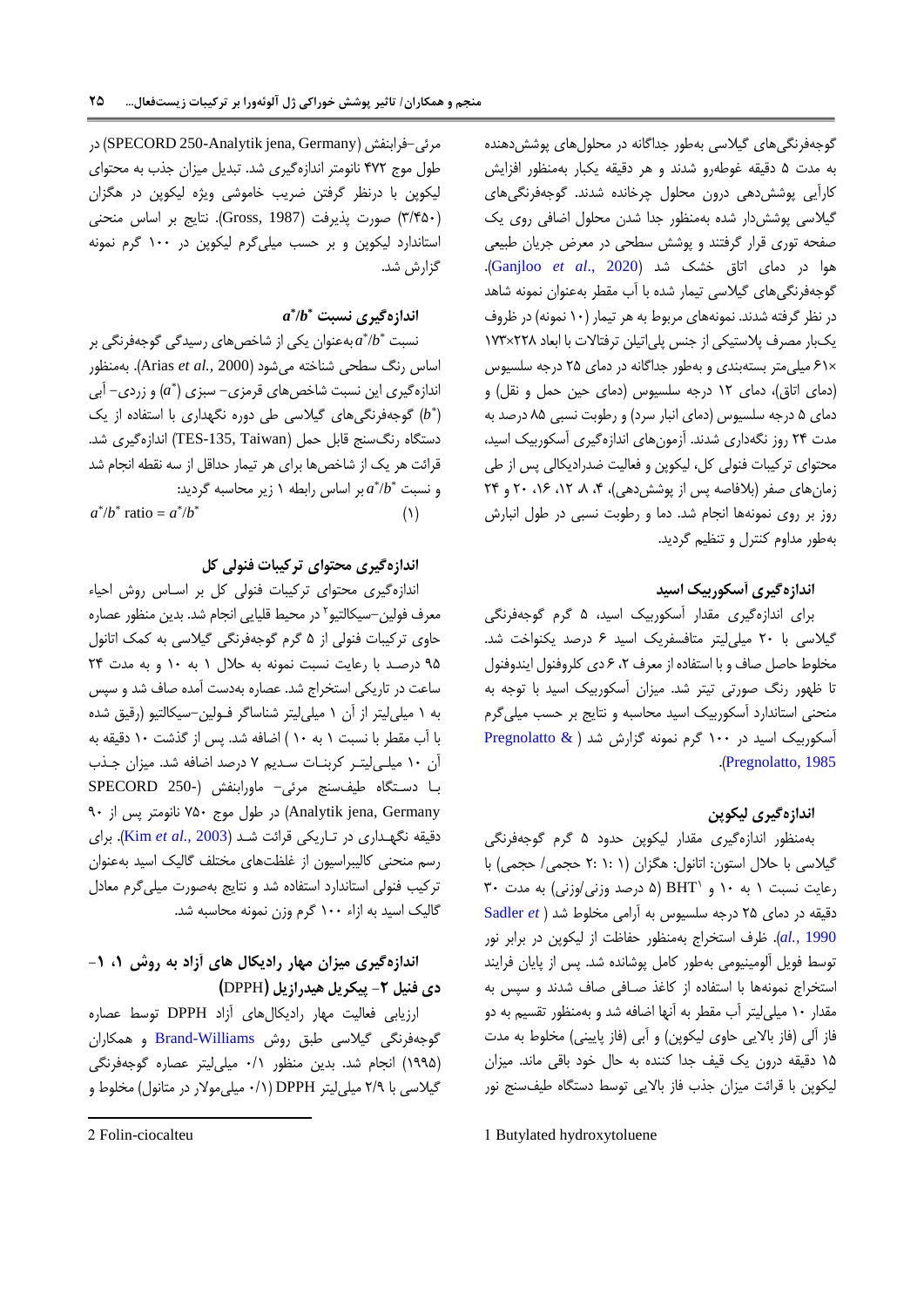به مدت 55 دقیقه در دمای اتاق و مکان تاریک نگهداری شد. میزان جذب نمونهها در مقابل نمونه شاهد حاوی 5/0 میلیلیتر متانول و 5/5 میلیلیتر محلول متانولی DPPH در طول موج 202 نانومتر توسط دستگاه طیفسنج مرئی-ماورابنفش ) Analytik250- SPECORD jena, Germany) قرائت شد و بر اساس درصد بازدارندگی رادیکالهای DPPH از طریق رابطه 5 محاسبه گردید.

$$
DPPH_{SC} (96) = \left[\frac{(A_B - A_S)}{A_B}\right] \times
$$
\n
$$
(5)
$$

در این رابطه *A<sup>S</sup>* و *A<sup>B</sup>* بهترتیب نشاندهنده مقادیر جذب نمونه و شاهد است.

#### **تجزیه و تحلیل آماری دادهها**

پژوهش حاضر در قالب طرح کامال تصادفی با در نظر گرفتن سه متغیر مستقل شامل غلظت ژل آلوئهورا (صفر، ۲۵، ۵۰، ۷۵ و ۱۰۰ درصد حجمی/ حجمی)، دمای نگهداری (۵، ۱۲ و ۲۵ درجه سلسیوس) و زمان نگهداری (صفر، ۴، ۸، ۱۲، ۱۶، ۲۰ و ۲۴ روز) انجام شد. تاثیر هر یک از متغیرهای مستقل از طریق تجزیه و تحلیل واریانس )ANOVA ) مورد بررسی قرار گرفت و مقایسه میانگینها با استفاده از آزمون توکی در سطح اطمینان 52 درصد با استفاده از نرمافزار Minitab نسخه 05 انجام شد. آزمونها حداقل در سه تکرار انجام و نتایج به صورت میانگین± انحراف معیار گزارش شدند.

### **نتایج و بحث**

**آسکوربیک اسید** 

آسکوربیک اسید به همراه ترکیبات فنولی و کاروتنوئیدها از جمله ترکیبات ضداکسایش اصلی در گوجهفرنگی هستند[\)](#page-16-10) *.,al et* [Leonardi](#page-16-10) [2000](#page-16-10)(. میزان آسکوربیک اسید در میوهها و سبزیها تحت تاثیر شرایط رشد، گونه، مرحله رسیدگی و زمان انبارش قرار دارد [\)](#page-16-7) *.,al et* [Khaliq](#page-16-7) [2019](#page-16-7)(. آسکوربیک اسید به دلیل شرایط اسیدی حاکم بر بافت گوجهفرنگی نسبتا پایدار است )1990 *.,al et* [Davidek](#page-15-6)). اما کاهش چشمگیر میزان آسکوربیک اسید حین مرحله پس از برداشت، آمادهسازی و یا فرآیند پختن به دلیل اکسیداسیون و نشت آن در آب مورد استفاده برای پختن مشاهده شده است )2004 *.,al et* [Sahlin](#page-17-7)). آسکوربیک اسید موجود در بسیاری از میوهها و سبزیها حین مرحله پس از برداشت عمدتا به دلیل وقوع فرایندهای اکسیداتیو که در حضور نور، اکسیژن، حرارت و آنزیمهای اکسیدکننده نظیر آنزیمهای

اسکوربات اکسیداز یا پراکسیداز تسریع میشوند کاهش مییابد ) [Plaza](#page-17-8) 2006 *[.,al et](#page-17-8)*). از آنجاییکه آسکوربیک اسید عمدتا از تاثیرات نامطلوب گونههای فعال اکسیژن حین مرحله رسیدگی جلوگیری میکند از آن میتوان برای ارزیابی عمر انبارمانی میوهها و سبزیها استفاده نمود.

روند تغییرات مقادیر آسکوربیک اسید گوجهفرنگیهای گیالسی بدون پوشش و پوششدار شده با غلظتهای مختلف از ژل آلوئهورا حین دوره نگهداری در دماهای مختلف در [شکل 0](#page-6-0) ارائه شده است. مقدار آسکوربیک اسید گوجهفرنگی گیالسی در ابتدای دوره نگهداری معادل 52/55±0/25 میلیگرم بر 055 گرم بود که این مقدار بهطور معنیداری )5/52>*p* )حین دوره نگهداری کاهش یافت. حداکثر میزان کاهش آسکوربیک اسید در پایان دوره نگهداری حدود 52/55 درصد و مربوط به نمونه بدون پوشش در پایان دوره نگهداری در دمای 52 درجه سلسیوس بود که این مقدار معادل 5/52±5/55 میلیگرم بر 055 گرم میباشد. با توجه به نتایج تجزیه و تحلیل آماری استفاده از دمای پایین در مقایسه با دماهای باالتر بهطور معنیداری )5/52>*p* )باعث حفظ بهتر آسکوربیک اسید گوجهفرنگیهای گیالسی شد. در این راستا مقدار آسکوربیک اسید نمونه بدون پوشش در پایان دوره نگهداری در دماهای ۵، ۱۲ و ۲۵ درجه سلسیوس به ترتیب ۱۳/۱۴۰±۱۲/۱۲ و 5/52±5/55 میلیگرم بر 055 گرم بهدست آمد. دمای نگهداری یکی از عواملی است که میتواند روند کاهش آسکوربیک اسید میوهها و سبزیها را حین دوره نگهداری تسریع نماید. یافتههای [Vahdat](#page-18-4) و همکاران )5505( حاکی از آن است که استفاده از دمای پایین سبب حفظ بیشتر آسکوربیک اسید در توتفرنگی حین دوره نگهداری میگردد. سلولهای گیاهی حاوی سیستمهای طبیعی ضداکسایشی هستند تا مقادیر گونههای فعال اکسیژن تولید شده را تنظیم نمایند. در میان ترکیبات متعدد ضداکسایشی موجود در سلول آسکوربیک اسید به سرعت با گونههای رادیکالی بهمنظور حفاظت از سلول در شرایط نامتعادل اکسیداسیون-احیا وارد واکنش میشود )[2002 ,Mittler](#page-17-9)). افت بیشتر مقدار آسکوربیک اسید در گوجهفرنگیهای گیالسی نگهداری شده در دماهای باالتر از 05 درجه سلسیوس را میتوان به این دلیل دانست. بر اساس نتایج تجزیه و تحلیل آماری تاثیر غلظت پوشش ژل آلوئهورا بر مقدار آسکوربیک اسید نیز معنیدار بود )5/52>*p*). همانطور که در [شکل 0](#page-6-0) مشاهده میشود اعمال پوشش خوراکی ژل آلوئهورا سبب کاهش سیر نزولی مقدار آسکوربیک اسید حین دوره نگهداری شد.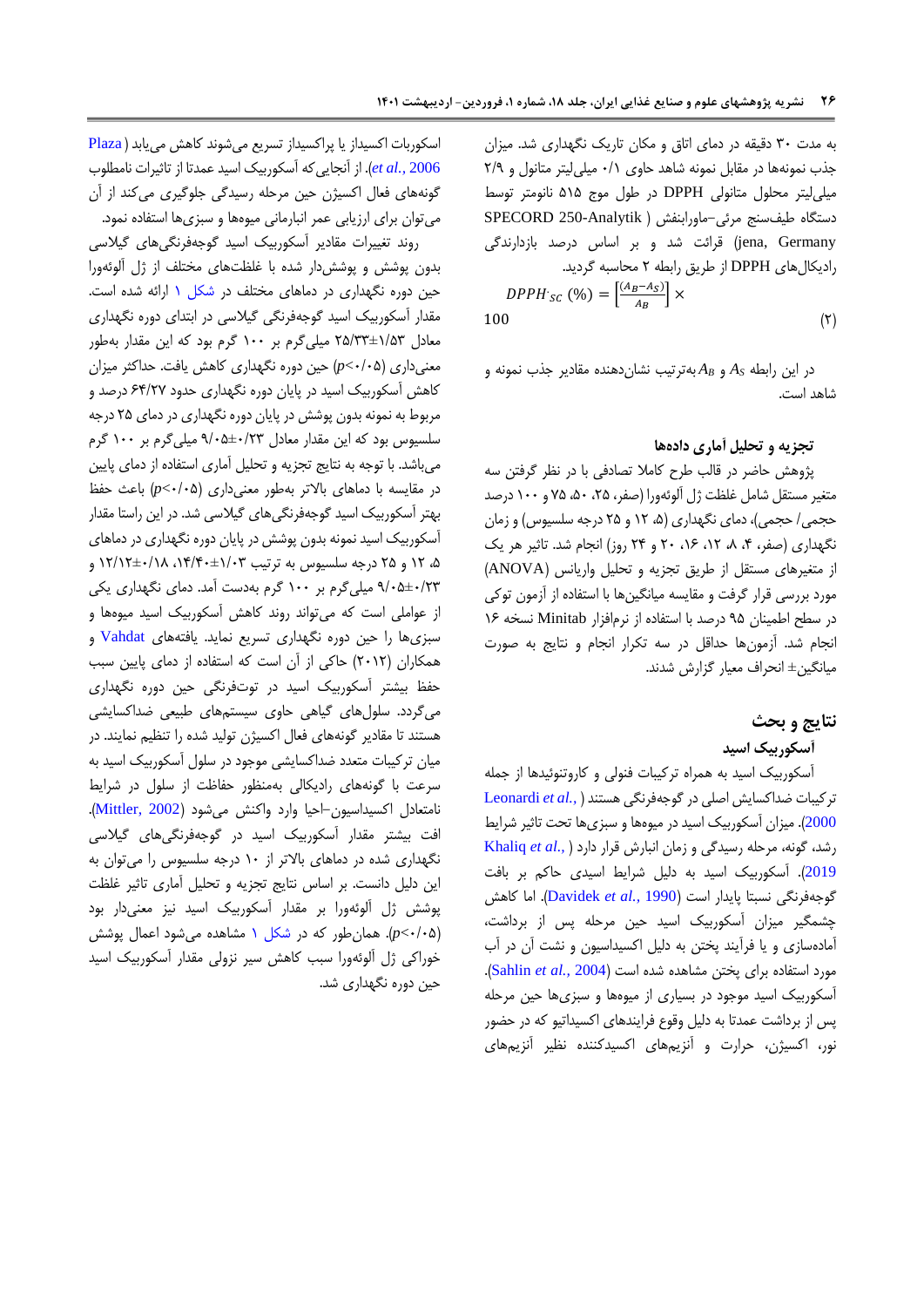

<span id="page-6-0"></span>**Fig. 1. Ascorbic acid content of uncoated and** *Aloe vera* **coated cherry tomatoes stored at temperatures of (a) 5ºC, (b) 12ºC and (c) 25ºC.**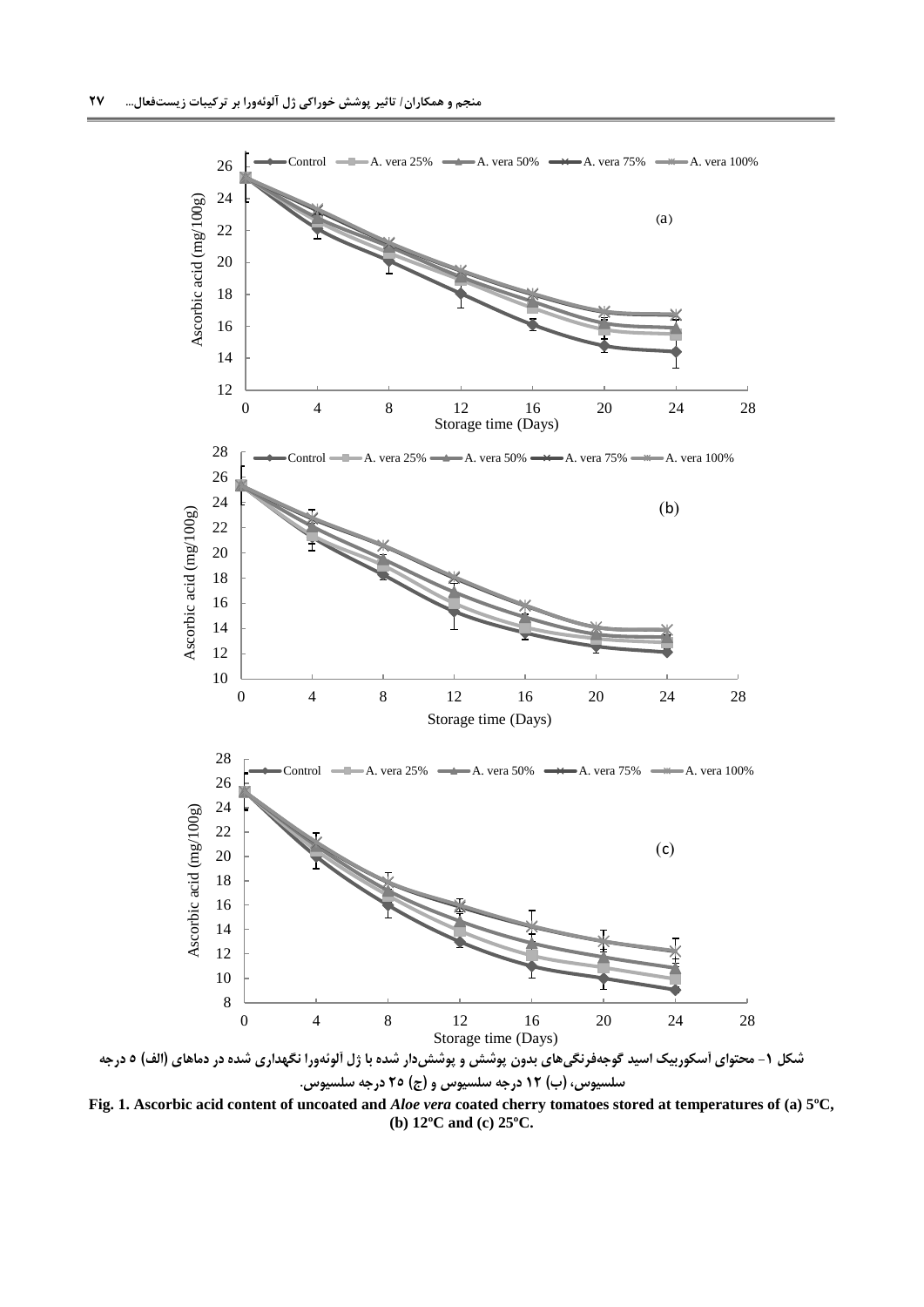بهعنوان مثال محتوای آسکوربیک اسید گوجهفرنگیهای گیالسی پوششدار شده با غلظت 52 درصد از ژل آلوئهورا حدود 02/55 درصد بیش از نمونه بدون پوشش در پایان دوره نگهداری در دمای 2 درجه سلسیوس بود. این در حالی است که این مقدار در دمای 52 درجه سلسیوس به 52/55 درصد رسید. الزم به ذکر است که اختالف معنیداری بین غلظتهای 52 درصد و 055 درصد از ژل آلوئهورا مشاهده نگردید )5/52<*p*). کاهش میزان افت آسکوربیک اسید حین نگهداری توتفرنگی )2015 *.,al et* [,Zafari](#page-18-5))، برشهای پرتقال و( [Khaliq](#page-16-7) *et al.,* 2019( Sapodilla میوه ،(Radi *[et al.,](#page-17-10)* 2017( انبه )2019 *.,al et* [Zahedi](#page-18-6) )به ترتیب با اعمال پوششهای ژل آلوئهورا، ترکیب ژل آلوئهورا و ژالتین، ژل آلوئهورا حاوی عصاره گیاه *indica Fagonia* و کیتوزان گزارش شده است. کاهش میزان نفوذپذیری به اکسیژن را میتوان یکی از مهمترین عوامل ماندگاری آسکوربیک اسید در نمونههای پوششدار شده دانست که در واقع ژل آلوئهورا به مثابه سدی عمل نموده و سرعت نفوذ اکسیژن را کاهش میدهد )2013 *[.,al et](#page-16-11)* Gol). به عالوه اعمال پوشش آلوئهورا منجر به کاهش وقوع تغییرات ساختاری ناشی از پیری در سطح سلول میشود که میتواند در حفظ آسکوربیک اسید موثر باشد.

#### **لیکوپن**

لیکوپن یک ترکیب ایزوپرنوئیدی از دسته کاروتنوئیدها با فعالیت بیولوژیکی در بدن موجودات زنده و مسئول ایجاد رنگ قرمز در [Britton](#page-15-7) *et al.,*2004[; Nguyen & Schwartz,](#page-17-11)( است گوجهفرنگی [1996 ,Sies & Stahl](#page-18-7)[;](#page-17-11)[1999](#page-17-11)). لیکوپن حدود 55 الی 52 درصد کاروتنوئیدهای گوجهفرنگی را شامل میشود و بهطور کلی مقدار آن تحت تاثیر میزان رسیدگی، واریته، تیمارهای مختلف و شرایط انبارش [Javanmardi & Kubota, 2006;](#page-16-12) [Martınez-](#page-17-12)[\(](#page-16-12) میگیرد قرار 2002 *.,al et* [Valverde](#page-17-12)). مقدار لیکوپن گوجهفرنگیهای گیالسی در ابتدای دوره نگهداری معادل 5/55±5/55 میلیگرم بر 055 گرم بود. همانطور که در [شکل 5](#page-8-0) مشاهده میشود مقدار لیکوپن با گذشت زمان نگهداری بهطور معنیداری افزایش یافت )5/52>*p*). بهطوری که مقدار لیکوپن موجود در نمونههای بدون پوشش در پایان دوره نگهداری در دماهای ،2 05 و 52 درجه سلسیوس بهترتیب معادل ،2/55±5/52 5/55±5/58 و 8/25±5/58 میلیگرم بر 055 گرم بود. [Thompson](#page-18-8) و همکاران )5555( و [Javanmardi](#page-16-12) و Kubota( 5555 )اذعان کردند که فرایند رسیدگی گوجهفرنگی با افزایش محتوای لیکوپن مرتبط است. [Nour](#page-17-13) و همکاران (۲۰۱۴) نیز گزارش کردند که حداکثر میزان لیکوپن در مراحل انتهایی رسیدگی گوجهفرنگی زمانیکه رنگ گوجهفرنگی بهصورت کامال قرمز در میآید مشاهده میشود. همانطور که د[ر شکل 5](#page-8-0) مالحظه میگردد با افزایش دمای نگهداری مقدار لیکوپن گوجهفرنگیهای گیالسی بهطور چشمگیری افزایش یافت. افزایش

مقدار لیکوپن گوجهفرنگیهای گیالسی با افزایش دمای نگهداری حاکی از آن است که فرایند رسیدگی که با افزایش مقدار لیکوپن همراه است در گوجهفرنگیهای گیالسی نگهداری شده در دماهای پایین تر با سرعت کمتری رخ داده است. در این راستا لئونی )0555( گزارش نمود که تولید لیکوپن وابسته به محدوده دمایی 05 تا 55 درجه سلسیوس است )[1992 ,Leoni](#page-16-13)). [Giovanelli](#page-16-14) و همکاران )0555( و  [Javanmardi](#page-16-12) و Kubota( 5555 )نیز به نتایج مشابهی دست یافتند. بیشتر این که گوجهفرنگی های پوشش دار شده با غلظتهای مختلف از ژل آلوئهورا بهطور معنیداری )5/52>*p* )مقادیر لیکوپن کمتری نسبت به نمونه بدون پوشش داشتند هرچند این اختالف بین غلظتهای 52 درصد و 055 درصد ژل آلوئهورا معنیدار نبود )5/52<*p*). ژل آلوئهورا بهعنوان یک پوشش خوراکی طبیعی از خود توانایی اصالح اتمسفر داخلی (افزایش دی|کسید کربن و کاهش اکسیژن) و در نتیجه به تاخیر انداختن تولید اتیلن در میوههای فرازگرا نظیر هلو و آلو را نشان داده است )2013 .,*al et* [Guillen](#page-16-15)). با توجه به کاهش سرعت در روند افزایشی تجمع لیکوپن در گوجهفرنگیهای گیالسی پوششدار شده در مقایسه با نمونه بدون پوشش میتوان دریافت که فرایند رسیدن گوجهفرنگی بهعنوان یک محصول کشاورزی فرازگرا در اثر اعمال \* پوشش ژل آلوئهورا به تاخیر افتاده است. مولفه *a* بهعنوان شاخص قرمزی بهترین گزینه برای اندازهگیری درجه رسیدگی گوجهفرنگی است در حالی که مولفه *\*b* از بین رفتن رنگ زرد را نشان میدهد )1998 .,*al et* [Artés](#page-15-8)). بهطور کلی نسبت باالی صفر نشاندهنده شروع تغییر رنگ از سبز به قرمز است و نسبت باالی یک نشاندهنده محصول کاملا رسیده است (Batu, 2004). برای اطلاعات بیشتر طبقهبندی گوجهفرنگی بر اساس رنگ و مرحله رسیدگی بر اساس نسبت  $a^*\!/b^*$  در جدول ۱ آورده شده است (Batu, 2004). تغییرات نسبت  $a^*/b^*$  گوجهفرنگیهای گیلاسی بدون پوشش و پوششدار شده با غلظتهای مختلف از ژل آلوئهورا حین نگهداری در دماهای مختلف در [شکل 5](#page-9-0) نشان داده شده است. بر اساس نتایج تجزیه و تحلیل آماری غلظت ژل آلوئهورا، زمان و دمای نگهداری تاثیر معنیداری )5/52>*p* ) بر این نسبت داشتند. همانطور که در [شکل 5](#page-9-0) مشاهده میشود با گذشت زمان و افزایش دمای نگهداری مقدار این نسبت افزایش یافت. این در حالی است که با اعمال ژل آلوئهورا بهعنوان پوشش در مقایسه با نمونهها*ی* بدون پوشش مقدار نسبت  $a^{\ast}/b^{\ast}$  کاهش یافت. مقادیر بالاتر نسبت  $a^*/b^*$  نمونههای بدون پوشش نگهداری شده در دمای باالتر نیز موید این مطلب است که با اعمال پوشش ژل آلوئهورا و استفاده از دمای 2 درجه سلسیوس میتوان رسیدگی گوجهفرنگیهای گیالسی را بیشتر به تعویق انداخت که این امر تجمع کمتر لیکوپن را به همراه دارد. در راستای نتایج پژوهش حاضر [Shahiri](#page-17-3) و همکاران )5505( نیز گزارش کردند نسبت \* /*b* \* *a* گوجهفرنگی پوششدار شده با صمغ ریحان در مقایسه با نمونه بدون پوشش کاهش یافت.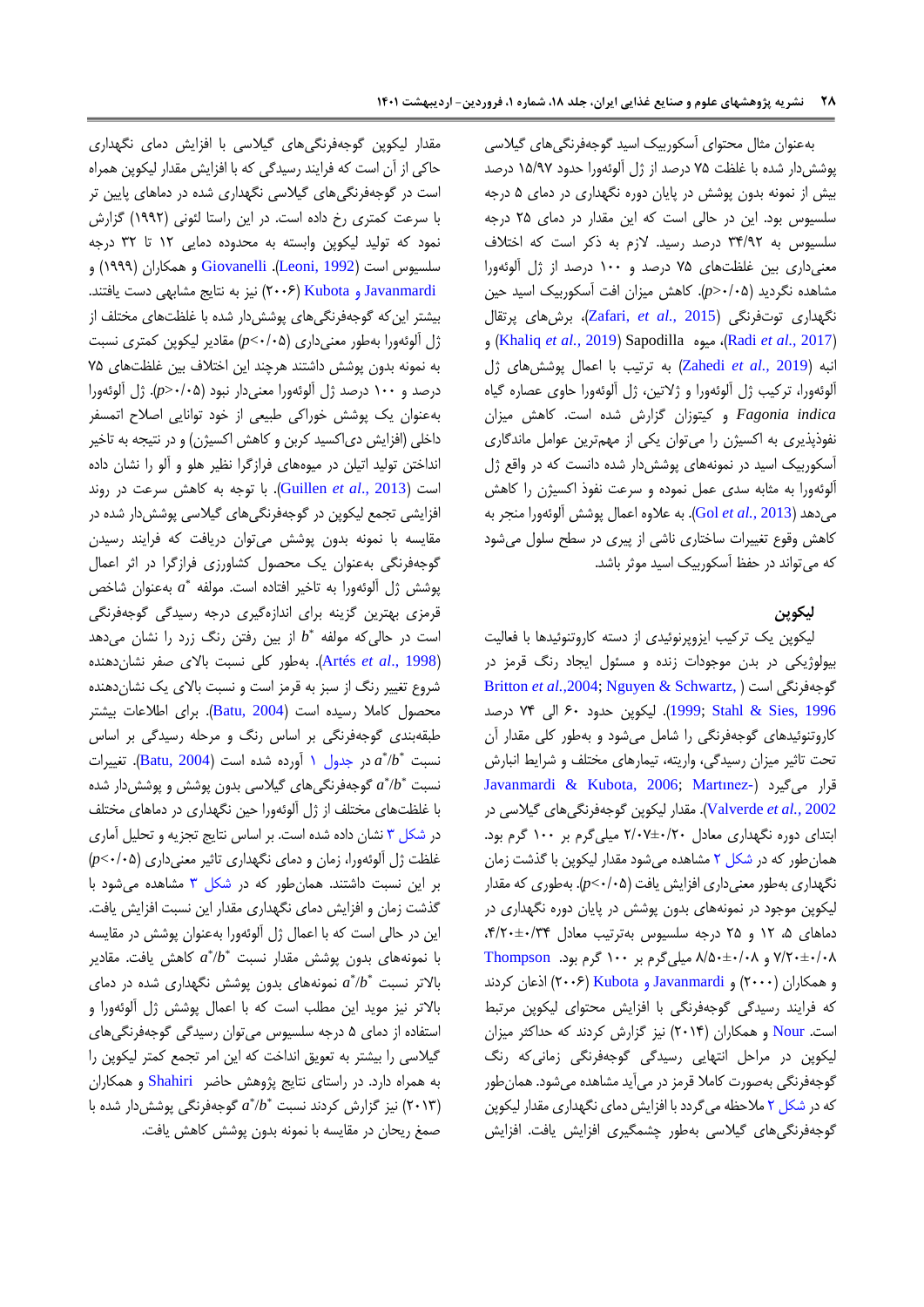

<span id="page-8-0"></span>**شکل -2 محتوای لیکوپن گوجهفرنگیهای بدون پوشش و پوششدار شده با ژل آلوئهورا نگهداری شده در دماهای )الف( 5 درجه سلسیوس، )ب( 12 درجه سلسیوس و )ج( 25 درجه سلسیوس.**

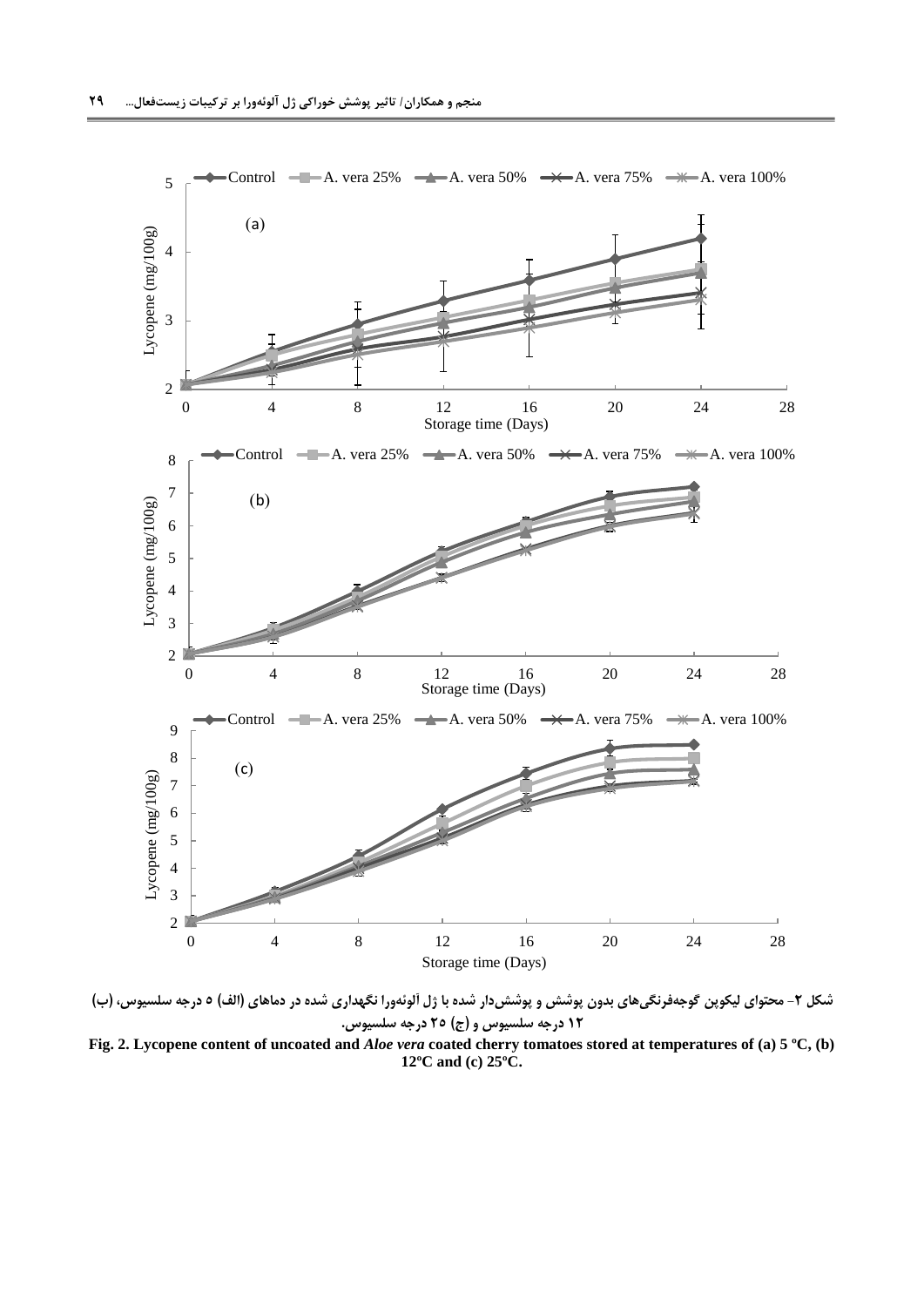

Control  $\longrightarrow A$ . vera 25%  $\longrightarrow A$ . vera 50%  $\longrightarrow A$ . vera 75%  $\longrightarrow A$ . vera 100%

<span id="page-9-0"></span>**\* شکل -3 تغییرات نسبت /***b* **\*** *a* **گوجهفرنگیهای بدون پوشش و پوششدار شده با ژل آلوئهورا نگهداری شده در دماهای )الف( 5 درجه سلسیوس، )ب( 12 درجه سلسیوس و )ج( 25 درجه سلسیوس. Fig. 3.** *a* **\* /***b* **\* changes of uncoated and** *Aloe vera* **coated cherry tomatoes stored at temperatures of (a) 5ºC, (b) 12ºC and (c) 25ºC.**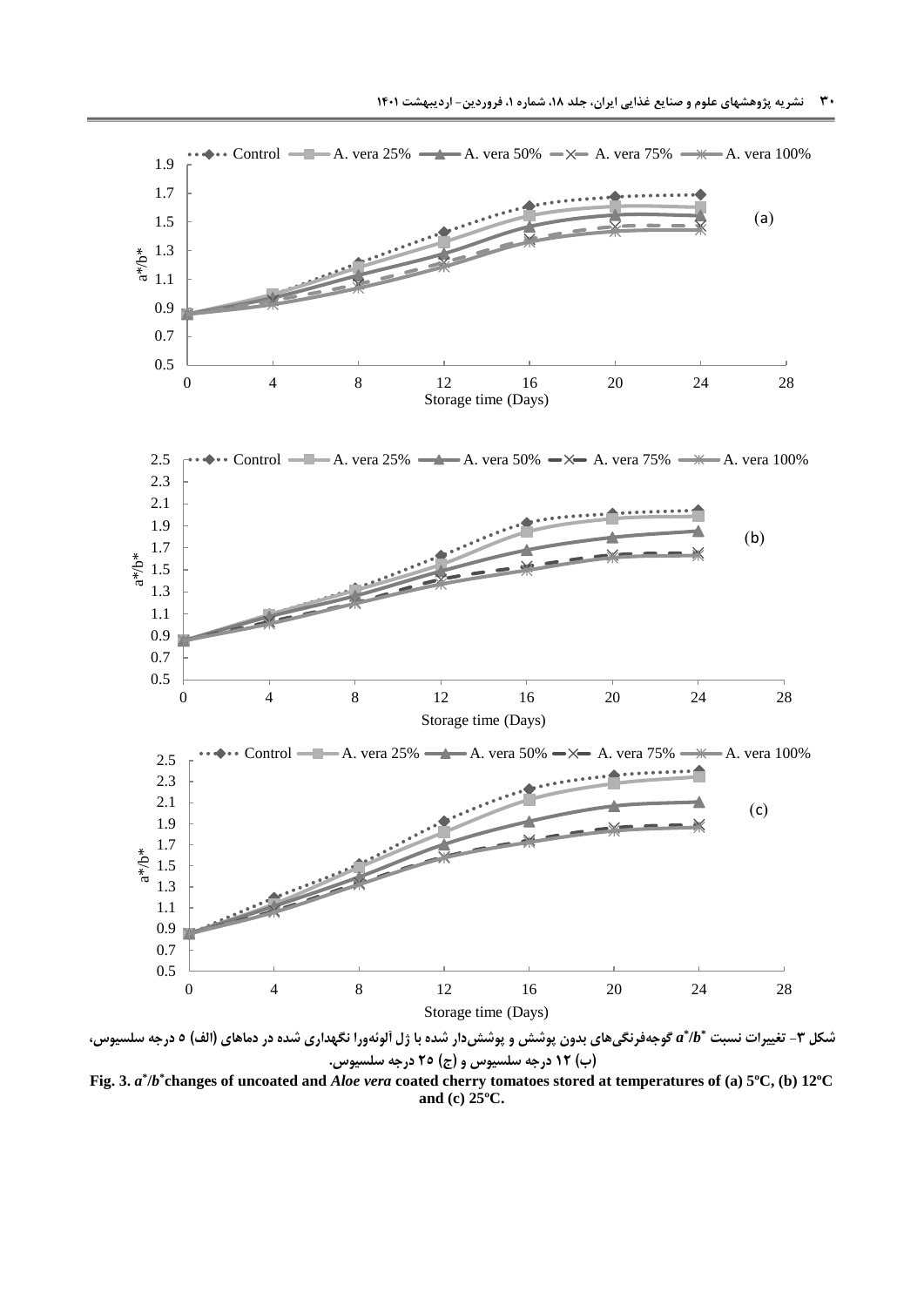| <b>Stage</b>           | $a^*/b^*$ ratio         |
|------------------------|-------------------------|
| مرحله                  | $a^*/b^*$ نسبت          |
| Green                  |                         |
| سبز                    | $-0.59$ to $-0.47$      |
| <b>Beaker</b>          | $-0.47$ to $-0.27$      |
| Turning                | $-0.27$ to $0.08$       |
| Pink<br>صورتى          | $0.08 \text{ to } 0.60$ |
| Light red<br>قرمز روشن | $0.60 \text{ to } 0.95$ |
| Red<br>قرمز            | $0.95$ to 1.21          |

| جدول ۱- طبقهبندی رنگ و مراحل رسیدگی گوجهفرنگی بر اساس نسبت های *a*/b* منبع (Batu, 2004).    |  |
|---------------------------------------------------------------------------------------------|--|
| Table 1- Color classification and ripening stages of tomato according to $a^* / b^*$ ratios |  |

<span id="page-10-0"></span>**محتوای ترکیبات فنولی کل**

ترکیبات فنولی نقشهای متفاوتی در گیاهان و محصوالت کشاورزی از جمله جلوگیری از آلودگی به پاتوژنها و یا مقاومت در برابر پاتوژنها دارند )2010 .,*al et* [Singh](#page-17-14)). محتوای ترکیبات فنولی کل گوجهفرنگیهای گیلاسی در ابتدای دوره نگهداری معادل ۸/۱۰±۰/۱۸ میلی گرم معادل گالیک اسید بر ۱۰۰ گرم نمونه بود که این مقدار پس از پوششدهی با افزایش غلظت ژل آلوئهورا اندکی افزایش یافت. افزایش محتوای ترکیبات فنولی کل گوجهفرنگیهای گیالسی پوششدار شده در ابتدای دوره نگهداری میتواند ناشی از ترکیبات فنولی موجود در ژل آلوئهورا باشد. <u>Khaliq</u> و همکاران (۲۰۱۹) اندکی افزایش در محتوای ترکیبات فنولی کل نمونههای پوشش دار شده با ژل آلوئهورا را در مقایسه با نمونه شاهد گزارش کردند. نتایج تجزیه و تحلیل آماری حاکی از آن است که غلظت پوشش ژل آلوئهورا، دما و زمان نگهداری تاثیر معنیداری بر محتوای ترکیبات فنولی کل گوجهفرنگی گیالسی داشت )5/52>*p*).

همانطور که در [شکل -2](#page-11-0)a مشاهده میشود محتوای ترکیبات فنولی کل گوجهفرنگیهای گیالسی بدون پوشش و پوششدار شده با غلظتهای مختلف از ژل آلوئهورا نگهداری شده در دمای 2 درجه سلسیوس حین دوره نگهداری افزایش یافت. بهطوریکه محتوای ترکیبات فنولی کل در پایان دوره نگهداری برای نمونه بدون پوشش معادل 5/05±5/05 میلیگرم معادل گالیک اسید بر 055 گرم نمونه و برای نمونههای پوششدار شده با ژل آلوئهورا در محدوده 5/00-5/05 میلیگرم معادل گالیک اسید بر 055 گرم نمونه بهدست آمد. به عبارت دیگر گوجهفرنگیهای گیالسی نگهداری شده در دمای 2 درجه سلسیوس تا پایان روز 52 هنوز وارد مرحله رسیدگی پیری نشدهاند. محتوای ترکیبات فنولی کل گوجهفرنگی حین فرایند رشد و رسیدگی

متغیر بوده و بهعالوه مقدار این ترکیبات تحت تاثیر گونه گوجهفرنگی و حتی واریته آن نیز قرار دارد )[2009 .,](#page-15-10)*al et* Egea). بهطور دقیقتر محتوای ترکیبات فنولی کل حین مرحله رشد تقریبا ثابت است و بهطور پیوسته حین مراحل اولیه رسیدگی افزایش مییابد اما در مراحل انتهایی دوره رسیدگی (مراحل قرمز و قرمز پر رنگ) این مقدار کاهش می یابد )[2014 .,](#page-17-13)*al et* Nour). نتایج بهدست آمده در پژوهش حاضر نیز موید این مطلب است. محتوای ترکیبات فنولی کل تمامی گوجهفرنگیهای گیالسی نگهداری شده در دمای 05 درجه سلسیوس تنها تا روز 05 دوره نگهداری افزایش یافت و پس از آن میزان ترکیبات فنولی کل کاهش یافت (شکل ۴−b). در نتیجه گوجهفرنگیهای گیلاسی نگهداری شده در دمای 05 درجه سلسیوس در پایان روز 05 وارد مرحله پیری شدهاند این در حالی است در دمای 52 درجه سلسیوس محتوای ترکیبات فنولی کل گوجهفرنگیهای گیالسی بدون پوشش و پوششدار شده با غلظتهای 52 و 25 درصد ژل آلوئهورا تا روز 8 نگهداری و نمونههای پوشش دار شده با غلظتهای ۷۵ و ۱۰۰ درصد تا روز ۱۲ نگهداری افزایش یافت و سپس مقدار ترکیبات فنولی کل کاهش یافت [\)شکل -2](#page-11-0) [C](#page-11-0)). بررسی روند تغییرات محتوای ترکیبات فنولی گوجهفرنگیهای گیالسی بدون پوشش و پوشش دار شده با ژل آلوئهورا حین دوره نگهداری در دماهای مختلف می توان اذعان نمود که با افزایش دما محتوای ترکیبات فنولی افزایش و از طرفی ورود به مرحله پیری زودتر اتفاق میافتد. [Vahdat](#page-18-4) و همکاران )5505( و [-Odriozola](#page-17-15) [Serrano](#page-17-15)( 5558 )نیز دریافتند که در دماهای باالتر میزان ترکیبات فنولی کل افزایش مییابد. [Reyes](#page-17-16) و همکاران (۲۰۰۷) دریافتند که با کاهش سطح آسکوربیک در بافت میوهها و سبزیها میزان سنتز ترکیبات فنولی برای تنظیم سطح گونههای اکسیژن فعال و محافظت از سلولها افزایش مییابد.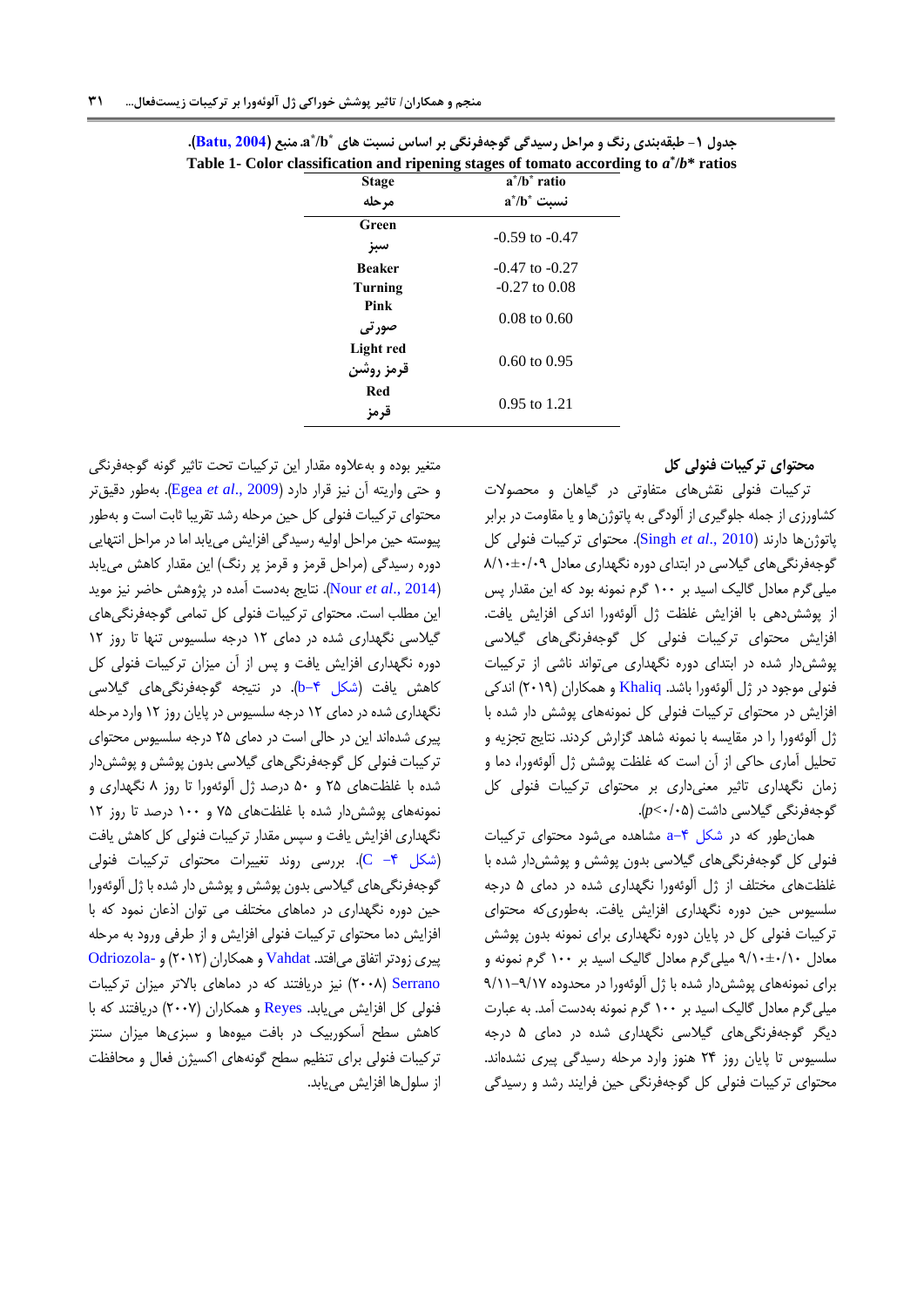

<span id="page-11-0"></span>**سلسیوس، )ب( 12 درجه سلسیوس و )ج( 25 درجه سلسیوس.**

**Fig. 4. Total phenolic content of uncoated and** *Aloe vera* **coated cherry tomatoes stored at temperatures of (a) 5ºC, (b) 12ºC and (c) 25ºC.**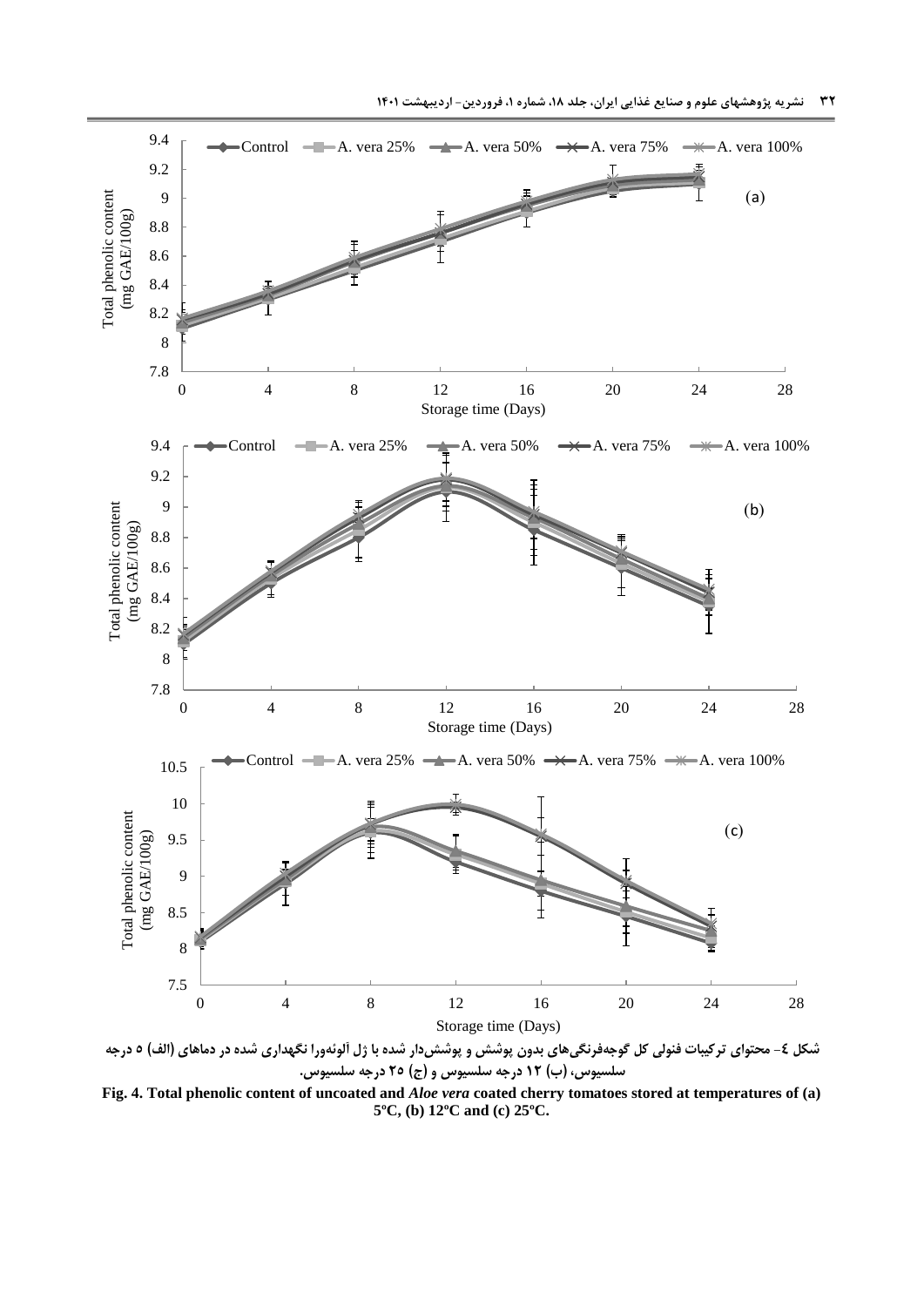بهعالوه، افزایش تولید اتیلن در دماهای باالتر به دلیل تاثیر مثبت بر فعالیت فنیل آالنین آمونیالیاز بهعنوان عامل محرک برای تولید ترکیبات پلیفنولی از فنیل آالنین میتواند یکی دیگر از دالیل افزایش میزان ترکیبات پلیفنولی در دماهای باالتر باشد )[2003 .,](#page-16-16)*al et* Laja). کاهش محتوای ترکیبات فنولی کل در پایان دوره نگهداری احتماال میتواند به دلیل از بین رفتن ساختار سلولی به دلیل ورود به مرحله پیری باشد )[2010 ,Shiri & Ghasemnezhad](#page-16-17)). همانطور که در شکل ۴ (c-b) مشاهده می شود با اعمال پوشش ژل آلوئهورا می توان از کاهش محتوای ترکیبات فنولی کل حین دوره نگهداری جلوگیری نماید. بیشتر اینکه با اعمال پوشش ژل آلوئهورا خصوصا در غلظتهای باالتر از 25 درصد میتوان زمان ورود به مرحله پیری را در دمای 52 درجه سلسیوس افزایش داد. ذکر این نکته الزم است که تفاوت معنیداری بین سطوح 52 درصد و 055 درصد ژل آلوئهورا در حفظ محتوای ترکیبات فنولی کل حین دوره نگهداری مشاهده نگردید )5/52<*p*). اعمال پوشش بر پایه ژل آلوئهورا میتواند با اصالح اتمسفر داخلی گوجهفرنگی گیالسی و محدود کردن فعالیت آنزیمهایی نظیر پلی فنل اکسیداز و پراکسیداز مانع از تجزیه ترکیبات فنولی حین دوره نگهداری گردد )2018 .,*al et* [Gorgani](#page-16-18)). نتایج مطالعات [Serrano](#page-17-17) و همکاران )5555) و [Khaliq](#page-16-7) و همکاران )5505( نیز مشابه نتایج پژوهش حاضر میباشد. این محققان دریافتند که میزان کاهش محتوای ترکیبات فنولی کل میوههایی نظیر انگور، میوه چیکو و بلوبری با اعمال پوششهای خوراکی از ژل آلوئهورا و کیتوزان حین دوره نگهداری کاهش مییابد. کاهش مقدار ترکیبات فنولی در مراحل انتهایی رسیدن گوجهفرنگی میتواند به علت شرکت این ترکیبات در مکانیسمهای دفاعی علیه گونههای اکسیژن فعال باشد که در اثر افزایش سرعت تنفس در اواخر دوره رسیدگی به مقدار بیشتری تولید میشوند ) [Raffo](#page-17-18) [2002 .,](#page-17-18)*al et*). لذا در گوجهفرنگیهای گیالسی پوشش دار شده به علت کاهش آسیب وارده به ساختار سلولی حین دوره نگهداری مقادیر باالتری از ترکیبات فنولی مشاهده میگردد.

### **فعالیت ضدرادیکالی**

فعالیت ضدرادیکالی گوجهفرنگی گیالسی میتواند تحت تاثیر ترکیبات فنولی نظیر فالونوئیدها، آسکوربیک اسید و کارتنوئیدها نظیر لیکوپن قرار گیرد )1999 .,*al et* [Giovanelli](#page-16-14)). هرچند که این فعالیت میتواند تحت تاثیر عواملی نظیر ژنتیک، شرایط محیطی )نور، دما، در دسترس بودن آب و مواد مغذی)، تکنیک مورد استفاده برای تولید و

شرایط نگهداری پس از برداشت نیز قرار گیرد )2003 .,*al et* [Dumas](#page-15-11)). در این پژوهش فعالیت ضدرادیکالی گوجهفرنگیهای گیالسی بدون پوشش و پوششدار شده با غلظتهای مختلف از ژل آلوئهورا حین نگهداری در دماهای مختلف بهروش فعالیت مهارکنندگی رادیکالهای آزاد DPPH مورد ارزیابی قرار گرفت. روند تغییرات فعالیت ضدرادیکالی در [شکل 2](#page-13-0) آورده شده است. نتایج تجزیه و تحلیل آماری نشان داد که غلظت ژل آلوئهورا، دما و زمان نگهداری تاثیر معنیداری بر فعالیت ضد رادیکالی گوجهفرنگیهای گیالسی داشت )5/52>*p*).

همان طور که در شکل a-b مشاهده میگردد فعالیت ضدرادیکالی گوجهفرنگیهای گیالسی در حین دوره نگهداری در دمای 2 درجه سلسیوس بهطور پیوسته افزایش یافت. بهعالوه اعمال ژل آلوئهورا اثر مثبتی بر افزایش فعالیت ضدرادیکالی گوجهفرنگی گیالسی داشت به طوریکه با افزایش غلظت ژل آلوئهورا این تاثیر بیشتر نیز شد اما تفاوت معنیداری بین سطوح 52 درصد و 055 درصد ژل آلوئهورا مشاهده نگردید )5/52<*p*). فعالیت ضدرادیکالی باالتر گوجهفرنگیهای گیالسی پوششدار شده را میتوان به مقادیر باالتر محتوای ترکیبات فنولی و حفظ بیشتر آسکوربیک اسید آنها نسبت داد. از طرفی ژل آلوئهورا حاوی ترکیبات زیادی با فعالیت ضدرادیکالی است که از آن اشاره کرد ) .,*al et* Ni <sup>0</sup> جمله میتوان به ترکیبی به نام آلوئه-امودین 2004). در [ا](#page-17-17)ین راستا [Serrano](#page-17-17) و همکاران (۲۰۰۶)، [Hassanpour](#page-16-19) )5502( [و](#page-16-18) [Gorgani](#page-16-18) و همکاران )5508( دریافتند که میتوان با اعمال پوشش ژل آلوئهورا بر میوه انگور، تمشک و کیوی رقم هایوارد در انتهای دوره نگهداری به مقادیر باالتری از فعالیت ضدرادیکالی دست یافت.  [Zahedi](#page-18-6) و همکاران )5505( گزارش نمودند که انبههای پوششدار شده با کیتوزان نسبت به نمونه بدون پوشش در پایان دوره نگهداری از محتوای فنولی و فعالیت ضدرادیکالی باالتری برخوردار هستند. در بسیاری از مطالعات پیشین افزایش فعالیت آنزیمهای ضداکسایش نظیر سوپراکسید دیسموتاز<sup>۲</sup>، پروکسیداز ۳ و کاتالاز ۴ در پی تیمار محصولاتی )[Hong](#page-16-20) *et al*., 2012( گوآوا و( Liu *et al*., [2007](#page-17-19)( گوجهفرنگی نظیر با غلظتهای مختلف از کیتوزان مشاهده شده است که میتواند مسئول بروز بخش اعظمی از فعالیت ضدرادیکالی حین دوره نگهداری باشند. با افزایش دمای نگهداری از 2 به 05 درجه سلسیوس میزان فعالیت ضدرادیکالی گوجهفرنگیهای گیالسی تا روز 05 افزایش و پس از آن تا پایان دوره نگهداری کاهش یافت (شکل ۵–b). با افزایش بیشتر دمای نگهداری روند مشابهی مشاهده گردید با این تفاوت که زمان آغاز کاهش فعالیت ضد رادیکالی روز ۸ دوره نگهداری بود (شکل ۵−C).

 $\overline{a}$ 

<sup>3</sup> Peroxidase (POD)

<sup>4</sup> Catalase (CAT)

<sup>1</sup> Aloe-emodin

<sup>2</sup> Superoxide dismutase (SOD)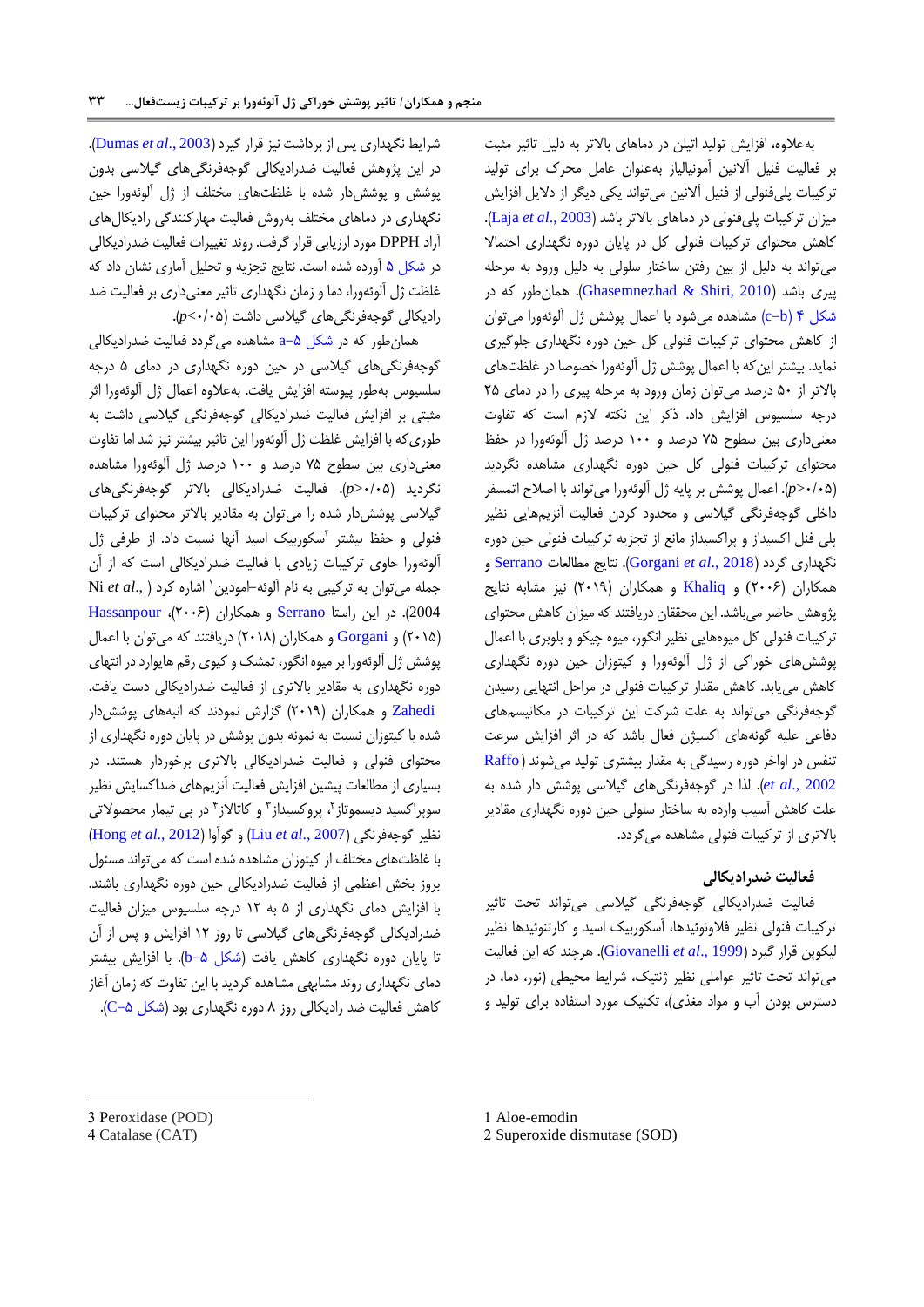

**شکل -5 فعالیت ضدرادیکالی گوجهفرنگیهای بدون پوشش و پوششدار شده با ژل آلوئهورا نگهداری شده در دماهای )الف( 5 درجه سلسیوس، )ب( 12 درجه سلسیوس و )ج( 25 درجه سلسیوس.**

<span id="page-13-0"></span>**Fig. 5. Antiradical activity of uncoated and** *Aloe vera* **coated cherry tomatoes stored at temperatures of (a) 5ºC, (b) 12ºC and (c) 25ºC.**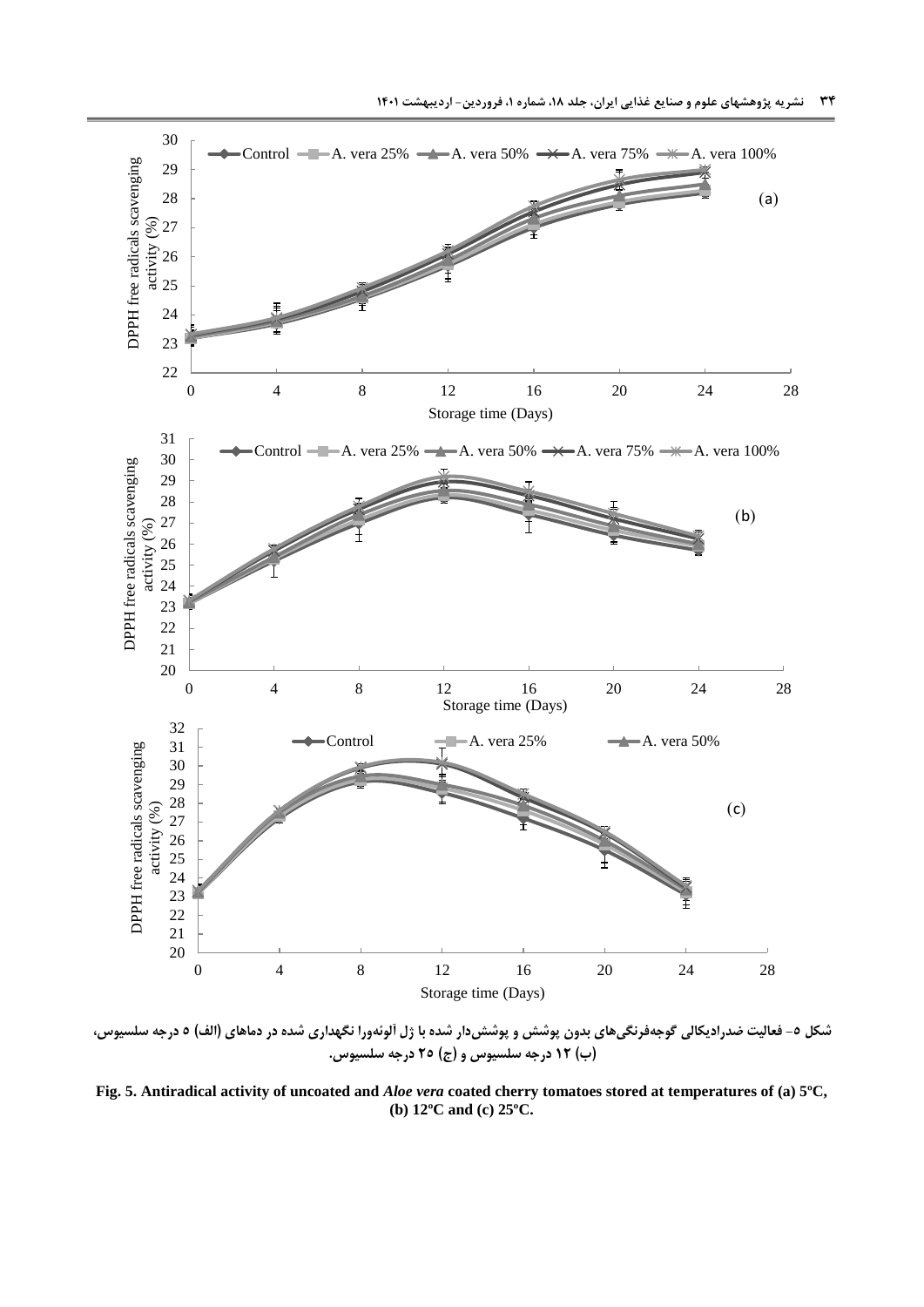

**دماهای مختلف و )الف( آسکوربیک اسید، )ب( لیکوپن و )ج( ترکیبات فنولی کل.**

**Fig. 6. Correlations between antiradical activity of uncoated and** *Aloe vera* **coated cherry tomatoes stored at different temperatures and (a) ascorbic acid, (b) lycopene and (c) total phenolic content.** 

منجر به صدمه سلولی و تغییر در ترکیب و محتوای ترکیبات ضداکساینده و در نهایت بروز تغییراتی در فعالیت ضداکسایشی میشود.

<span id="page-14-0"></span>همانطور که پیشتر نیز بیان شد گوجهفرنگیهای گیالسی حین دوره نگهداری در معرض آسیب اکسیداتیو قرار میگیرند که این آسیب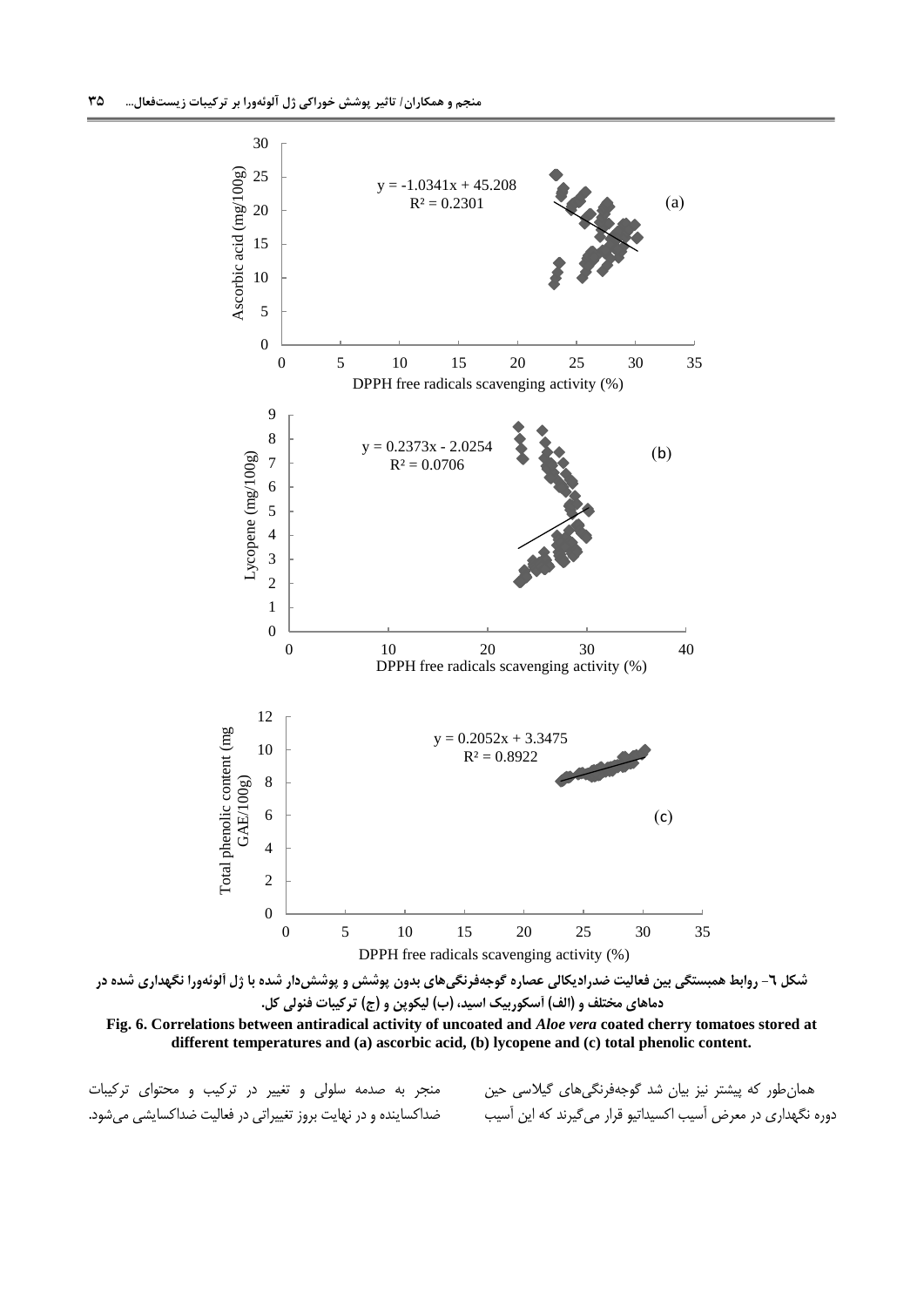در این راستا کاهش فعالیت ضد رادیکالی در پایان روزهای 05 و 8 دوره نگهداری به ترتیب برای گوجهفرنگیهای گیالسی نگهداری شده در دمای 05 و 52 درجه سلسیوس موید نتیجه فوق است.

نتایج بررسی همبستگی فعالیت ضدرادیکالی گوجهفرنگیهای گیالسی با میزان آسکوربیک اسید، لیکوپن و محتوای ترکیبات فنولی کل در [شکل 5](#page-14-0) نشان داده شده است. همانطور که مالحظه میگردد فعالیت ضدرادیکالی گوجهفرنگی گیالسی همبستگی قوی با ترکیبات فنولی کل (R $^2$ =۰/۸۹۲۲) دارد. به علاوه اینکه همبستگی فعالیت 2 ضدرادیکالی با میزان آسکوربیک اسید )5/5550= R )بیش از همبستگی با مقدار لیکوپن (k^3-+(R<sup>2</sup>) بود. بر اساس نتایج بهدست آمده تغییرات فعالیت ضدرادیکالی گوجهفرنگیهای گیالسی بیشتر تحت تاثیر تغییرات ترکیبات فنولی قرار دارد. سایر محققان نیز همبستگی بین فعالیت ضداکسایشی و آسکوربیک اسید، ترکیبات فنولی و لیکوپن در گوجهفرنگی را نشان دادهاند [\)](#page-17-12) *et* [Valverde-Martınez](#page-17-12) .)*al*[., 2002;](#page-17-12) [Odriozola-Serrano](#page-17-15) *et al*., 2008

#### **منابع**

- <span id="page-15-4"></span>1. Ali, S., Sattar Khan, A., Nawaz, A., Anjum, M. A., Ejaz, S., & Hussain, S. (2019). *Aloe vera* gel coating delays postharvest browning and maintains quality of harvested litchi fruit. *Postharvest Biology and Technology, 157*, 110960. <https://doi.org/10.1016/j.postharvbio.2019.110960>
- <span id="page-15-2"></span>2. Arab, L., & Steck, S. (2000). Lycopene and cardiovascular disease. The *American Journal of Clinical Nutrition., 71*, 1691-169[5.](https://doi.org/10.1093/ajcn/71.6.1691S) <https://doi.org/10.1093/ajcn/71.6.1691S>
- 3. Arias, R., Lee, T. C., Logendra, L., & Janes, H. (2000). Correlation of lycopene measured by HPLC with the *L*\*, *a*\*, *b*\* color readings of a hydroponic tomato and the relationship of maturity with color and lycopene content. *Journal of Agricultural and Food Chemistry, 48*, 1697–1702. <https://doi.org/10.1021/jf990974e>
- <span id="page-15-8"></span>4. Artés, F., Sánchez, E., & Tijskens, L. M. M. (1998). Quality and shelf life of tomatoes improved by intermittent warming. *Lebensmittel-Wissenschaft und –Technologie, 31*, 427–431[.](https://doi.org/10.1006/fstl.1997.0321) <https://doi.org/10.1006/fstl.1997.0321>
- <span id="page-15-3"></span>5. Barber, N. J., & Barber, J. (2002). Lycopene and prostate cancer. *Prostate Cancer Prostatic Disease, 5*, 6-12[.](https://doi.org/10.1038/sj.pcan.4500560) <https://doi.org/10.1038/sj.pcan.4500560>
- <span id="page-15-9"></span>6. Batu, A. (2004). Determination of acceptable firmness and colour values of tomatoes *Journal of Food Engineering*, *61,* 471-47[5.](https://doi.org/10.1016/S0260-8774(03)00141-9) [https://doi.org/10.1016/S0260-8774\(03\)00141-9](https://doi.org/10.1016/S0260-8774(03)00141-9)
- <span id="page-15-5"></span>7. Brand-Williams, W., Cuvelier, M. E., & Berset, C. L. W. T. (1995). Use of a free radical method to evaluate antioxidant activity. *LWT-Food Science and Technology, 28*(1), 25-30. [https://doi.org/10.1016/S0023-](https://doi.org/10.1016/S0023-6438(95)80008-5) [6438\(95\)80008-5](https://doi.org/10.1016/S0023-6438(95)80008-5)
- <span id="page-15-7"></span>8. Britton G., & Hornero-Mendez D. (2004). Carotenoids and colour in fruit and vegetables, in Carotenoids Handbook ed. by Britton G, Liaaen-Jensen S and Pfander H. Birkhauser, Basle, 11–27.
- <span id="page-15-6"></span>9. Davidek, J., Velisek, J., & Pokorny, J. (1990). Chemical changes during food processing, 4.10: Ascorbic and dehydroascorbic acid (vitamin C). Czechoslovak Medical Press, Avicenum, Prague.
- <span id="page-15-1"></span>10. D'Aquino, S., Mistriotis, A., Briassoulis, D., Di Lorenzo, M. L., Malinconico, M., & Palma, A. (2016). Influence of modified atmosphere packaging on postharvest quality of cherry tomatoes held at 20 ºC. *Postharvest Bioliology and Technology*, *115*, 103–112.<https://doi.org/10.1016/j.postharvbio.2015.12.014>
- <span id="page-15-11"></span>11. Dumas, Y., Dadomo, M., Di Lucca, G., & Grolier, P. (2003). Effects of environmental factors and agricultural techniques on antioxidant content of tomatoes. *Journal of the Science of Food and Agriculture, 83*, 369-382[.](https://doi.org/10.1002/jsfa.1370) <https://doi.org/10.1002/jsfa.1370>
- <span id="page-15-10"></span>12. Egea, M. I., Flores, B., Sánchez-Bel, P., Valdenegro, M., Mártinezmadrid, M. C., & Romojaro, F. (2009). Factors influencing the evolution of the antioxidant compounds and the total antioxidant activity in fruits and vegetable products. Postharvest Technologies for Horticultural Crops, Research Signpost Publisher, Kerala, Vol. 2, 121-138.
- <span id="page-15-0"></span>13. Esmaili, S. (2011). Effect of modified atmosphere packaging on quality of pink tomato after harvesting. *The 2nd National of Food Security. Islamic Azad University of Savadkouh.[in Persian]*.

## **نتیجهگیری**

نتایج پژوهش حاضر نشان داد که مقادیر آسکوربیک اسید، ترکیبات فنولی کل و فعالیت ضدرادیکالی گوجهفرنگیهای گیالسی حین دوره نگهداری کاهش مییابد در حالیکه برای مقدار لیکوپن روند افزایشی مشاهده گردید. بررسی اثر افزایش دما حاکی از تسریع کاهش آسکوربیک اسید، ترکیبات فنولی کل و فعالیت ضدرادیکالی و افزایش سرعت تجمع لیکوپن در گوجهفرنگیهای گیالسی بود. اعمال پوشش خوراکی بر پایه ژل آلوئهورا خصوصا با غلظت 52 درصد توانست روند کاهشی محتوای آسکوربیک اسید، ترکیبات فنولی کل و فعالیت ضدرادیکالی گوجهفرنگیهای گیالسی حین دوره نگهداری را کنترل نماید. درنهایت میتوان نتیجه گرفت که استفاده از تکنیک پوششدهی و کنترل دمای نگهداری تاثیر بهسزایی بر حفظ ترکیبات زیستفعال گوجهفرنگی گیالسی در مرحله پس از برداشت دارد.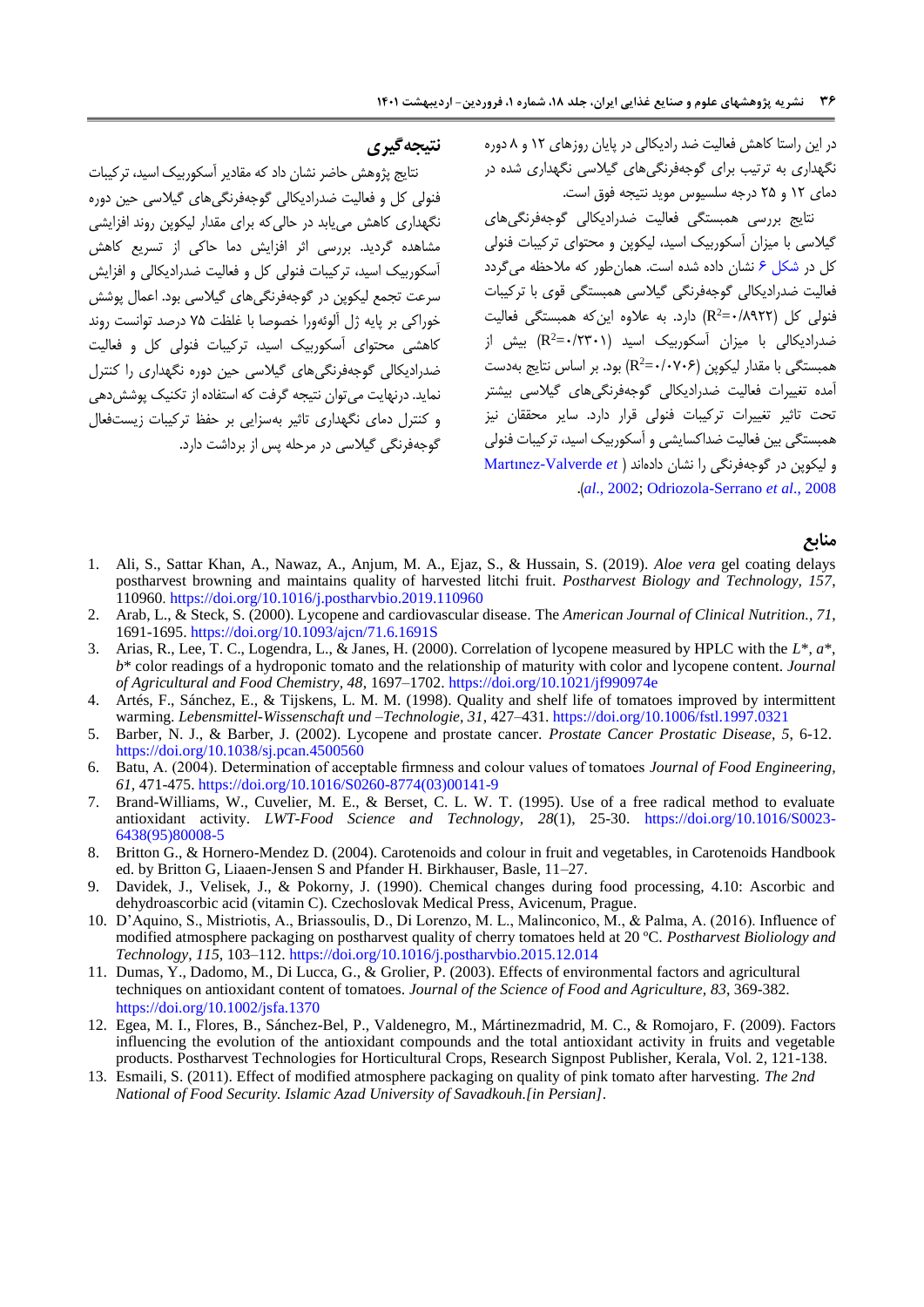- <span id="page-16-3"></span>14. Fagundes, C., Palou, L., Monteiro ,A. R., & Pérez-Gago, M. B. (2014). Effect of antifungal hydroxipropyl methylcellullose-beewax edible coatings on gray mold development and quality attributes of cold-stored cherry tomato fruit. *Postharvest Biology and Technology, 92*, 1-[8.](https://doi.org/10.1016/j.postharvbio.2014.01.006) <https://doi.org/10.1016/j.postharvbio.2014.01.006>
- <span id="page-16-6"></span>15. Fagundes, C., Palou, L ,.Monteiro, A. R., & Pérez-Gago, M. B. (2015). Hydroxypropyl methylcellulose-beeswax edible coatings formulated with antifungal food additives to reduce alternaria black spot and maintain postharvest quality of cold-stored cherry tomatoes. *Scientia Horticulturae, 193*, 249-257[.](https://doi.org/10.1016/j.scienta.2015.07.027) <https://doi.org/10.1016/j.scienta.2015.07.027>
- <span id="page-16-1"></span>16. FAOSTAT, Food and Agriculture Organization (FAO), Statistics, (2017), Ed. http://www.fao.org/faostat/en. 2017.
- <span id="page-16-2"></span>17. Fraser, P., Romer, S., Shipton, C., Mills, P., Kiano, J., Misawa, N., Bramley, P. (2002). Evaluation of transgenic tomato plants expressing an additional phytoene synthase in a fruit-specific manner. *Proc. Nat. Am. Sci., 99*(2), 1092- 1097[. https://doi.org/10.1073/pnas.241374598](https://doi.org/10.1073/pnas.241374598)
- <span id="page-16-8"></span>18. Ganjloo, A., Zandi, M., Bimakr, M., & Monajem, S. (2020). Ripening Stages Control of Cherry Tomato Coated with Aloe Vera Gel using Artificial Vision System. *Journal of Food Science and Technology, 17*(105), 135-149.doi: [10.52547/fsct.17.105.135](http://dx.doi.org/10.52547/fsct.17.105.135)
- <span id="page-16-17"></span>19. Ghasemnezhad, M., & Shiri, M. A. (2010). Effect of chitosan coatings on some quality indices of apricot (*Prunus armeniaca* L.) during cold storage. *Caspian Journal of Environmental Sciences, 8*(1), 25-33.
- <span id="page-16-14"></span>20. Giovanelli, G., Lavelli, V., Peri, C., & Nobili, S. (1999). Variation in antioxidant compounds of tomato during vine and post-harvest ripening. *Journal of the Science of Food and Agriculture, 79*, 1583–1588[.](https://doi.org/10.1002/(SICI)1097-0010(199909)79:12%3c1583::AID-JSFA405%3e3.0.CO;2-J) [https://doi.org/10.1002/\(SICI\)1097-0010\(199909\)79:12<1583::AID-JSFA405>3.0.CO;2-J](https://doi.org/10.1002/(SICI)1097-0010(199909)79:12%3c1583::AID-JSFA405%3e3.0.CO;2-J)
- <span id="page-16-11"></span>21. Gol, N. B., Patel, P. R., & Rao, T. R. (2013). Improvement of quality and shelf-life of strawberries with edible coatings enriched with chitosan. *Postharvest Biology and Technology, 85*, 185-195[.](https://doi.org/10.1016/j.postharvbio.2013.06.008) <https://doi.org/10.1016/j.postharvbio.2013.06.008>
- <span id="page-16-18"></span>22. Gorgani, S., Sedaghat, N., & Hosseini, F. (2018). Effects of edible coating *(Aloe vera* gel) and type of packaging on the quality of Hayward kiwi fruit. *JFST, 15*(82), 437-450.
- 23. Gross, J. (1987). Pigments in fruits. Academic Press: London.
- <span id="page-16-4"></span>24. Guerra, I. C. D., de Oliveira, P. D. L., de Souza Pontes, A. L., Lúcio, A. S. S. C., Tavares, J. F., Barbosa-Filho, J. M., de Souza, E. L. (2015). Coatings comprising chitosan and *Mentha piperita* L. or *Mentha* × *villosa* Huds essential oils to prevent common postharvest mold infections and maintain the quality of cherry tomato fruit. *International Journal of Food Microbiology, 214*, 168–17[8.](https://doi.org/10.1016/j.ijfoodmicro.2015.08.009) <https://doi.org/10.1016/j.ijfoodmicro.2015.08.009>
- <span id="page-16-15"></span>25. Guillen, F., Diaz-Mula, H. M., Zapata, P. J., Valero, D., Serrano, M ,.Castillo, S., & Martinez-Romero, D. (2013). *Aloe Arborescens* and *Aloe Vera* gels as coatings in delaying postharvest ripening in peach and plum fruit. *Postharvest Biology and Technology, 83*, 54–5[7.](https://doi.org/10.1016/j.postharvbio.2013.03.011) <https://doi.org/10.1016/j.postharvbio.2013.03.011>
- <span id="page-16-19"></span>26. Hassanpour, H. (2015). Effect of *Aloe vera* gel coating on antioxidant capacity, antioxidant enzyme activities and decay in raspberry fruit. *LWT-Food Science and Technology, 60*(1), 495-501. <https://doi.org/10.1016/j.lwt.2014.07.049>
- <span id="page-16-20"></span>27. Hong, K., Xie, J., Zhang, L., Sun, D., & Gong, D. (2012). Effects of chitosan coating on postharvest life and quality of guava (*Psidium guajava* L.) fruit during cold storage. *Scientia Horticulturae, 144*, 172–178[.](https://doi.org/10.1016/j.scienta.2012.07.002) <https://doi.org/10.1016/j.scienta.2012.07.002>
- <span id="page-16-5"></span>28. Jafari, S., Hojjati, M., & Noshad, M. (2018). Effect of trehalose coating included *Artemisia sieberi* essential oil on some quantitative and qualitative postharvest characteristics of cherry tomato. *Innovative Food Technologies, 5*(2), 287-300. DOI: [10.22104/jift.2017.2558.1600](https://dx.doi.org/10.22104/jift.2017.2558.1600)
- <span id="page-16-12"></span>29. Javanmardi, J., & Kubota, C. (2006). Variation of lycopen, antioxidant activity, total soluble solids and weight loss of tomato during postharvest storage. *Postharvest Biology and Technology, 41*, 151–155. <https://doi.org/10.1016/j.postharvbio.2006.03.008>
- <span id="page-16-0"></span>30. Kaur, C., & Kapoor, H. C. (2001). Antioxidants in fruits and vegetables-the millennium's health. *International Journal of Food Science & Technology, 36*, 703-725. <https://doi.org/10.1111/j.1365-2621.2001.00513.x>
- <span id="page-16-7"></span>31. Khaliq, G., Ramzan, M., & Baloch, A. H. (2019). Effect of *Aloe vera* gel coating enriched with *Fagonia indica* plant extract on physicochemical and antioxidant activity of sapodilla fruit during postharvest storage. *Food Chemistry, 286*, 346-353. <https://doi.org/10.1111/j.1365-2621.2001.00513.x>
- <span id="page-16-9"></span>32. Kim, D. O., Jeong, S. W., & Lee, C. Y. (2003). Antioxidant capacity of phenolic phytochemicals from various cultivars of plums. *Food Chemistry, 18*, 321–326[.](https://doi.org/10.1016/S0308-8146(02)00423-5) [https://doi.org/10.1016/S0308-8146\(02\)00423-5](https://doi.org/10.1016/S0308-8146(02)00423-5)
- <span id="page-16-16"></span>33. Laja, M., Mareczek, A., & Ben, J. (2003). Antioxidant properties of two apple cultivars during long-term storage. *Food Chemistry, 80*, 303-307. [https://doi.org/10.1016/S0308-8146\(02\)00263-7](https://doi.org/10.1016/S0308-8146(02)00263-7)
- <span id="page-16-10"></span>34. Leonardi, C., Ambrosino, P., Esposito, F., & Fogliano, V. (2000). Antioxidant activity and carotenoid and tomatine contents in different typologies of fresh consumption tomatoes. *Journal of Agricultural and Food Chemistry 48*, 4723–4727[.](https://doi.org/10.1021/jf000225t) <https://doi.org/10.1021/jf000225t>
- <span id="page-16-13"></span>35. Leoni, C. )1992(. Industrial quality as influenced by crop management. *Acta Horticulture, 301*, 177–184.DOI: [10.17660/ActaHortic.1992.301.20](https://doi.org/10.17660/ActaHortic.1992.301.20)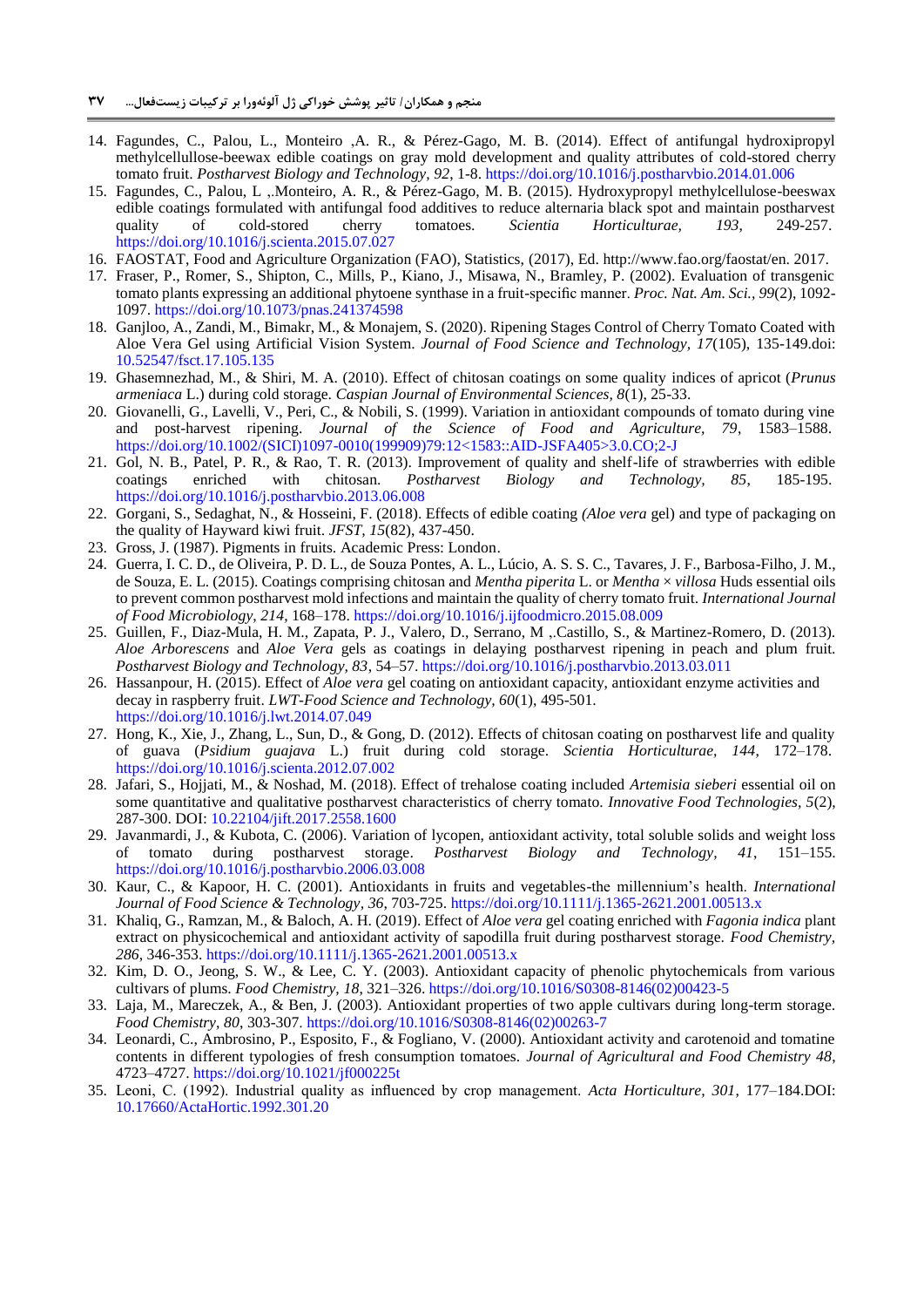- <span id="page-17-19"></span>36. Liu, J., Tian, S., Meng, X., & Xu, Y. (2007). Effect of chitosan on control of postharvest diseases and physiological responses of tomato fruit. *Postharvest Biology and Technology, 44*, 300–306[.](https://doi.org/10.1016/j.postharvbio.2006.12.019) <https://doi.org/10.1016/j.postharvbio.2006.12.019>
- <span id="page-17-12"></span>37. Martınez-Valverde, I., Periago, M. J., Provan, G., & Chesson, A. (2002). Phenolic compounds, lycopene and antioxidant activity in commercial varieties of tomato (*Lycopersicum esculentum*). *Journal of the Sience of Food and Agriculture, 82*, 323-330. <https://doi.org/10.1002/jsfa.1035>
- <span id="page-17-0"></span>38. Mallhi, T. H., Rasheed, M., Khan, Y. H., Alzarea, A. I., & Raja, A.A. (2020). Bioactive compounds for the treatment of metabolic disorders. In: Akash M., Rehman K., Hashmi M. (eds) Endocrine Disrupting Chemicals-induced Metabolic Disorders and Treatment Strategies, Emerging Contaminants and Associated Treatment Technologies. Springer, Cham., pp 489-505. [https://doi.org/10.1007/978-3-030-45923-9\\_28](https://doi.org/10.1007/978-3-030-45923-9_28)
- <span id="page-17-9"></span>39. Mittler, R. (2002). Oxidative stress, antioxidants and stress tolerance. *Trends Plant Sci., 7*, 405– 410[.https://doi.org/10.1016/S1360-1385\(02\)02312-9](https://doi.org/10.1016/S1360-1385(02)02312-9)
- <span id="page-17-11"></span>40. Nguyen, M. L. (1999). Lycopene: chemical and biological properties. *Food Tech.*, *53*, 38-45.
- 41. Ni, Y., Turner, D., Yates, K. M., & Tizard, I. (2004). Isolation and characterization of structural components of *Aloe vera* L. leaf pulp. *International Immunopharmacology, 4* (14), 1745–1755[.](https://doi.org/10.1016/j.intimp.2004.07.006) <https://doi.org/10.1016/j.intimp.2004.07.006>
- <span id="page-17-13"></span>42. Nour, V., Trandafir, I., & Ionica, M. E. (2014). Evolution of antioxidant activity and bioactive compounds in tomato (*Lycopersicon esculentum* Mill.) fruits during growth and ripening. *Journal of Applied Botany and Food Quality, 87*,  $97 - 103.$
- <span id="page-17-15"></span>43. Odriozola-Serrano, I., Soliva-Fortuny, R., & Martın-Belloso, O. (2008). Antioxidant properties and shelf-life extension of fresh-cut tomatoes stored at different temperatures. *Journal of the Science of Food and Agriculture, 88*, 2606-2614.
- <span id="page-17-4"></span>44. Pirhayati A., Daraei Garmakhany A., Gholami M., Mirzakhani A., & Khalilzadeh Ranjbar, G. (2019). Application of *Aloe vera* gel coating enriched with golpar essential oil on the shelf life of peach fruit (*Prunus persica var, Zafarani*). *Iranian Journal of Nutrition Sciences & Food Technology, 13*(4), 75-88.
- <span id="page-17-8"></span>45. Plaza, L., Sánchez-Moreno, C., Elez-Martínez, P., de Ancos, B., Martín-Belloso, O., & Cano, M. P. (2006). Effect of refrigerated storage on vitamin C and antioxidant activity of orange juice processed by high-pressure or pulsed electric fields with regard to low pasteurization. *European Food Research and Technology, 223*(4), 487-493[.](https://doi.org/10.1007/s00217-005-0228-2) <https://doi.org/10.1007/s00217-005-0228-2>
- <span id="page-17-5"></span>46. Pregnolatto, W., & Pregnolatto, N. P. (1985). Normas analíticas do Instituto Adolfo Lutz. São Paulo: Instituto Adolfo.
- <span id="page-17-10"></span>47. Radi, M., Firouzi, E., Akhavan, H., & Amiri, S. (2017). Effect of gelatin-based edible coatings incorporated with Aloe vera and black and green tea extracts on the shelf life of fresh-cut oranges. *Journal of Food Quality, 10*, 9764650[.](https://doi.org/10.1155/2017/9764650) <https://doi.org/10.1155/2017/9764650>
- <span id="page-17-18"></span>48. Raffo, A., Leonardi, C., Fogliano, V., Ambrosino, P., Salucci, M., Gennaro, L., Quaglia, G. (2002). Nutritional value of cherry tomatoes (*Lycopersicon esculentum* cv. Naomi F1) harvested at different ripening stages. *Journal of Agricultural and Food Chemistry, 50*, 6550-655[6.](https://doi.org/10.1021/jf020315t) <https://doi.org/10.1021/jf020315t>
- <span id="page-17-16"></span>49. Reyes, L. F., Villarreal, J. E., & Cisneros-Zavallos, L. (2007). The increase in antioxidant capacity after wounding depends on the type of fruit or vegetable tissue. *Food Chemistry, 101*, 1254–1262. <https://doi.org/10.1016/j.foodchem.2006.03.032>
- <span id="page-17-2"></span>50. Rosello, S., Adalid, A. M., Cebolla-Cornejo, J., & Nuez, F. (2011). Evaluation of the genotype, environment and their interaction on carotenoid and ascorbic acid accumulation in tomato germplasm. *Journal of the Science of Food and Agriculture, 91*, 1014-1021[.](https://doi.org/10.1002/jsfa.4276) <https://doi.org/10.1002/jsfa.4276>
- <span id="page-17-6"></span>51. Sadler, G., Davis, J., & Dezman, D. (1990). Rapid extraction of lycopene and *β*-carotene from reconstituted tomato paste and pink grapefruits homogenates. *Journal of Food Science, 55*, 1460-1461[.](https://doi.org/10.1111/j.1365-2621.1990.tb03958.x) [https://doi.org/10.1111/j.1365-](https://doi.org/10.1111/j.1365-2621.1990.tb03958.x) [2621.1990.tb03958.x](https://doi.org/10.1111/j.1365-2621.1990.tb03958.x)
- <span id="page-17-7"></span>52. Sahlin, E., Savage, G. P., & Lister, C. E. (2004). Investigation of the antioxidant properties of tomatoes after processing. *Journal of Food Composition and Analysis, 17* 635–647. <https://doi.org/10.1016/j.jfca.2003.10.003>
- <span id="page-17-17"></span>53. Serrano, M., Valverde, J. M., Guilleän, F., Castillo, S., Martiänez-Romero, D., & Valero, D. (2006). Use of *Aloe vera* gel coating preserves the functional properties of table grapes. *Journal of Agricultural and Food Chemistry, 54*, 3882- 3886[.](https://doi.org/10.1021/jf060168p) <https://doi.org/10.1021/jf060168p>
- <span id="page-17-3"></span>54. Shahiri Tabaest, H., Sedaghat, N., Saeedi Pooya, E., & Alipour, A. (2013). Shelf life improvement and postharvest quality of cherry tomato (*Solanum lycopersicum* L.) fruit using basil mucilage edible coating and cumin essential oil. *International Journal of Agronomy and Plant Production, 4*(9), 2346-2353.
- <span id="page-17-1"></span>55. Shi, J., Le Maguer, M., & Bryan, M. (2002). *Lycopene from tomatoes. In: Shi, J., Ghazza, Le Maguer, M. (Eds.), Funtional Foods. Biochemical and Processing Aspects, Vol. 2. CRC Press, Ottawa, Canada, pp. 135-166*.
- <span id="page-17-14"></span>56. Singh, R., Rastogi, S., & Dwivedi, U. (2010). Phenylpropanoid metabolism in ripening fruits. *Comprehensive Reviews in Food Science and Food Safety, 9*, 398–416[.](https://doi.org/10.1111/j.1541-4337.2010.00116.x) <https://doi.org/10.1111/j.1541-4337.2010.00116.x>